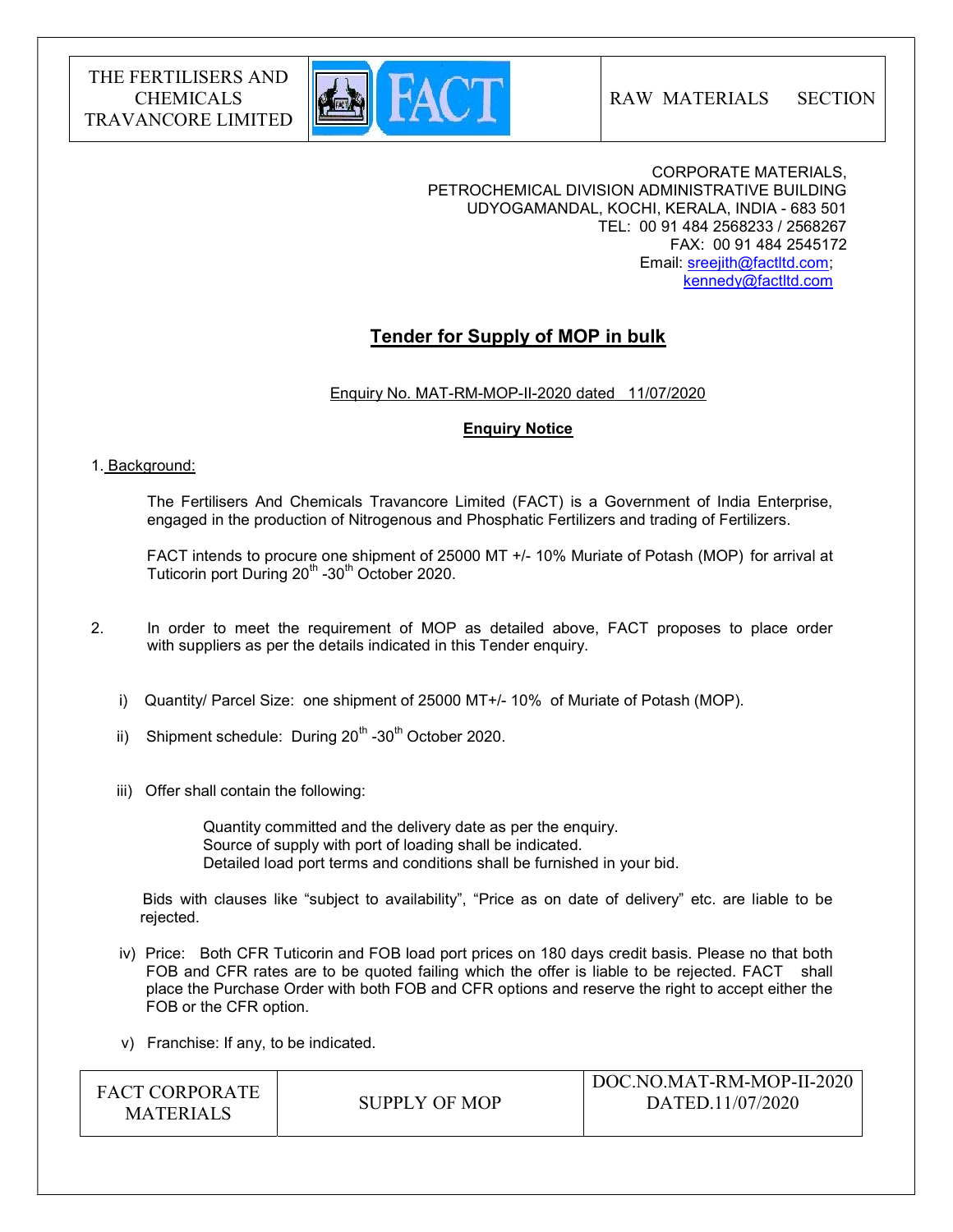

- vi) Specifications: Material supplied should conform to the specifications given in Annexure-A.
- . vii) Terms and conditions: Shall be as per Annexures attached. Please submit bid strictly in accordance with the same. Please note that FACT will arrange insurance .
	- 3. Rate: Bidder shall quote their rates strictly in the Price Bid Format enclosed as Annexure K.
	- 4. Validity of Offer: Offers shall be valid for a period of 15 days from the due date of tender opening and shall not be withdrawn by the party during its validity.
	- 5. Earnest Money Deposit (EMD).

Bidder shall submit along with their bid Earnest Money Deposit (EMD) as detailed in Instructions to Bidders (Annexure-B). EMD shall be USD 1 PMT (USD One per MT) for the offered quantity. Bidder shall submit EMD along with their bid in the form of RTGS payment. FACT's account details to enable RTGS payment given below

The Bank Details are as follows:

 STATE BANK OF INDIA COMMERCIAL BRANCH VANKARATH TOWERS PADIVATTOM COCHIN 682024

 CONTACT NOS : BOBEN MATHAI : 8593070731 BRANCH LANDLINE : 0484 - 2340028/29

A/c No : 10590232386 IFSC : SBIN0004062 SWIFT : SBININBB245 TYPE : CC ACCOUNT

The EMD is exempted in the case of:

- i) Manufacturers / producers who have supplied a minimum Quantity of 22500 MT Fertilizers to PSEs/Coops, in India.
- ii) Reputed traders who have supplied a minimum Quantity of 22500 MT Fertilizers to FACT for at least two years in the last five years.

Necessary documents shall be provided to prove the exemption criteria.

| Pre- Qualification Criteria: |  |
|------------------------------|--|
|------------------------------|--|

| <b>FACT CORPORATE</b><br><b>MATERIALS</b> | SUPPLY OF MOP | DOC.NO.MAT-RM-MOP-II-2020<br>DATED.11/07/2020 |
|-------------------------------------------|---------------|-----------------------------------------------|
|-------------------------------------------|---------------|-----------------------------------------------|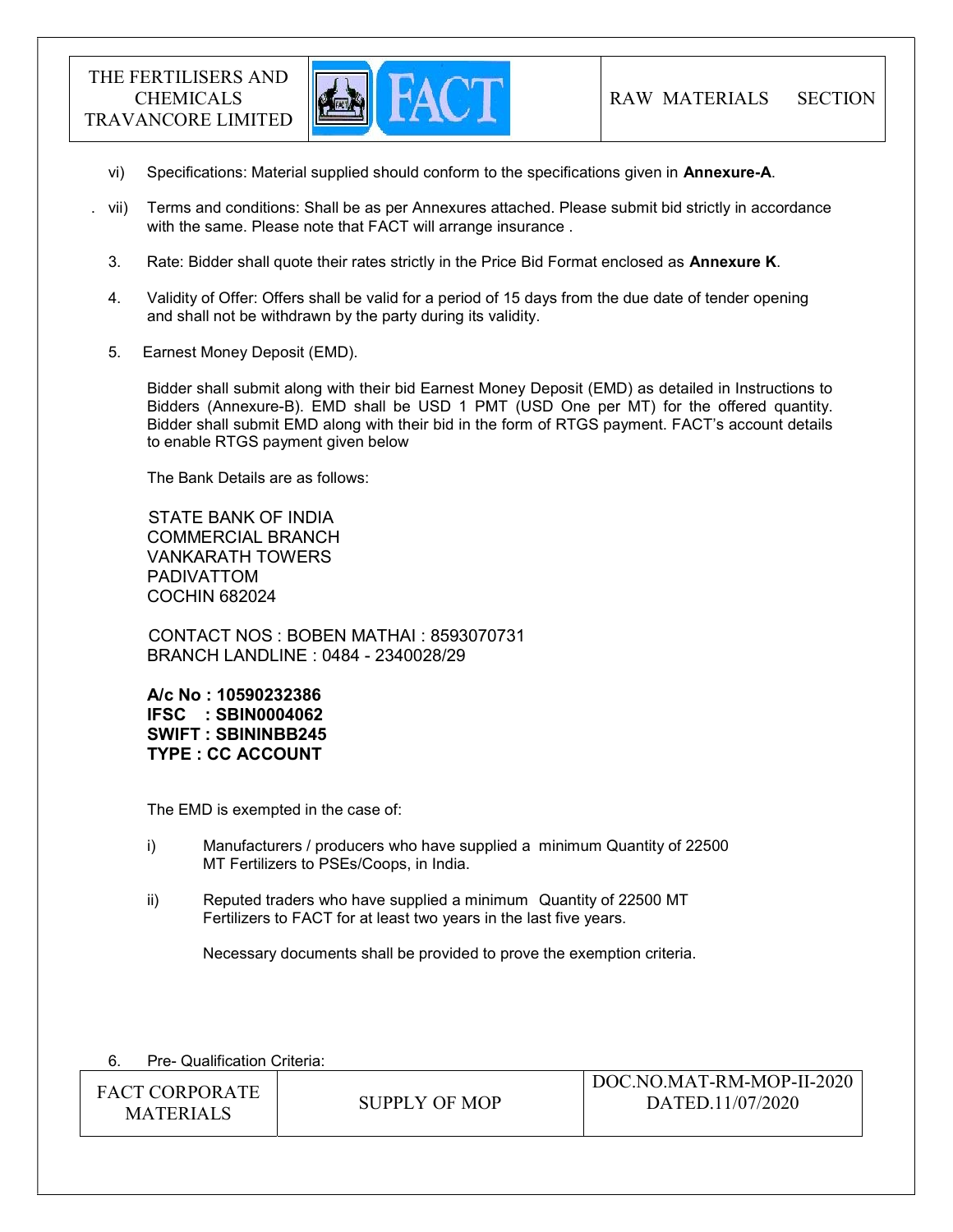

The pre-qualification criteria will be as below:

Should have supplied to any buyer (in India or outside) at least one shipment of 25,000 MT+/- 10% any fertilizers as per Indian FCO, on CFR basis during any one of the preceding three years ending as on the date of Part- A bid opening.

The following relevant documents, duly attested by the Applicant's Authorized Signatory, shall be submitted in support of the above:

- a) Copy of Purchase Order(s)/Agreement(s).
- b) Copy of Bill(s) of Lading.
- c) Copy of Invoice(s).
- d) Traders have to submit Letter(s) issued by the Fertilizer Producer's Authorized Signatory confirming to backup with respect to quality and quantity along with copy/copies of Analysis Reports showing all parameters as per FCO specifications, duly attested by the Producer's Authorized Signatory.

#### Notes:

 All bidders shall furnish, along with their Part A bid, Pre-qualification Questionnaire (Annexure- C and Annexure - D), duly filled, attaching all supporting documents as required therein.

7. Evaluation will be done on landed cost at Tuticorin Port including Insurance charges, applicable port dues, customs duty etc. based on the CFR price on 180 days credit basis. Exchange Rate for conversion of CFR price will be the RBI reference rate on the date of opening of Part-A of the tender. If the date of opening is a Bank holiday, the exchange rate of the previous Bank working day will be considered for evaluation. Bank charges as below will be loaded for evaluation.

Loading charges: Foreign LC charges: Usance LCs below 5 crores : 0.13% p. a : Usance LCs above 5 crores:0.18% p. a. Current Inland LC charges;0.1875 % p.a;

- 8. All vessels calling at Tuticorin Port should have valid P&I and Classification certificates, which should be covered by International Group of P & I Clubs and classified with International Association of Classification Societies as stipulated by the Ministry of Shipping, Govt.of India. If not, necessary relaxation has to be taken by Vessel Owner from Ministry of Shipping, Govt. of India as per circular No.SR-12020/2/2011-MG dated 2 Aug'12 issued by Ministry of Shipping, well in advance of vessel's arrival, failing which permission will not be granted by Port for berthing of vessel.
- 9. Payment: Payment shall be on 180<sup>th</sup> day from BL date by LC. LC opening charges and Bank charges in India shall be to FACT's account. All charges outside India, including confirmation charges, in case confirmation is required, shall be to seller's account. LC shall be opened only after receipt of Security Deposit bank guarantee as per clause 3 of Annexure E.
- 10. Other Terms and Conditions: All other terms and conditions shall be as detailed in the various Annexures attached along with this enquiry.

| <b>FACT CORPORATE</b><br><b>MATERIALS</b> | SUPPLY OF MOP | DOC.NO.MAT-RM-MOP-II-2020<br>DATED.11/07/2020 |
|-------------------------------------------|---------------|-----------------------------------------------|
|-------------------------------------------|---------------|-----------------------------------------------|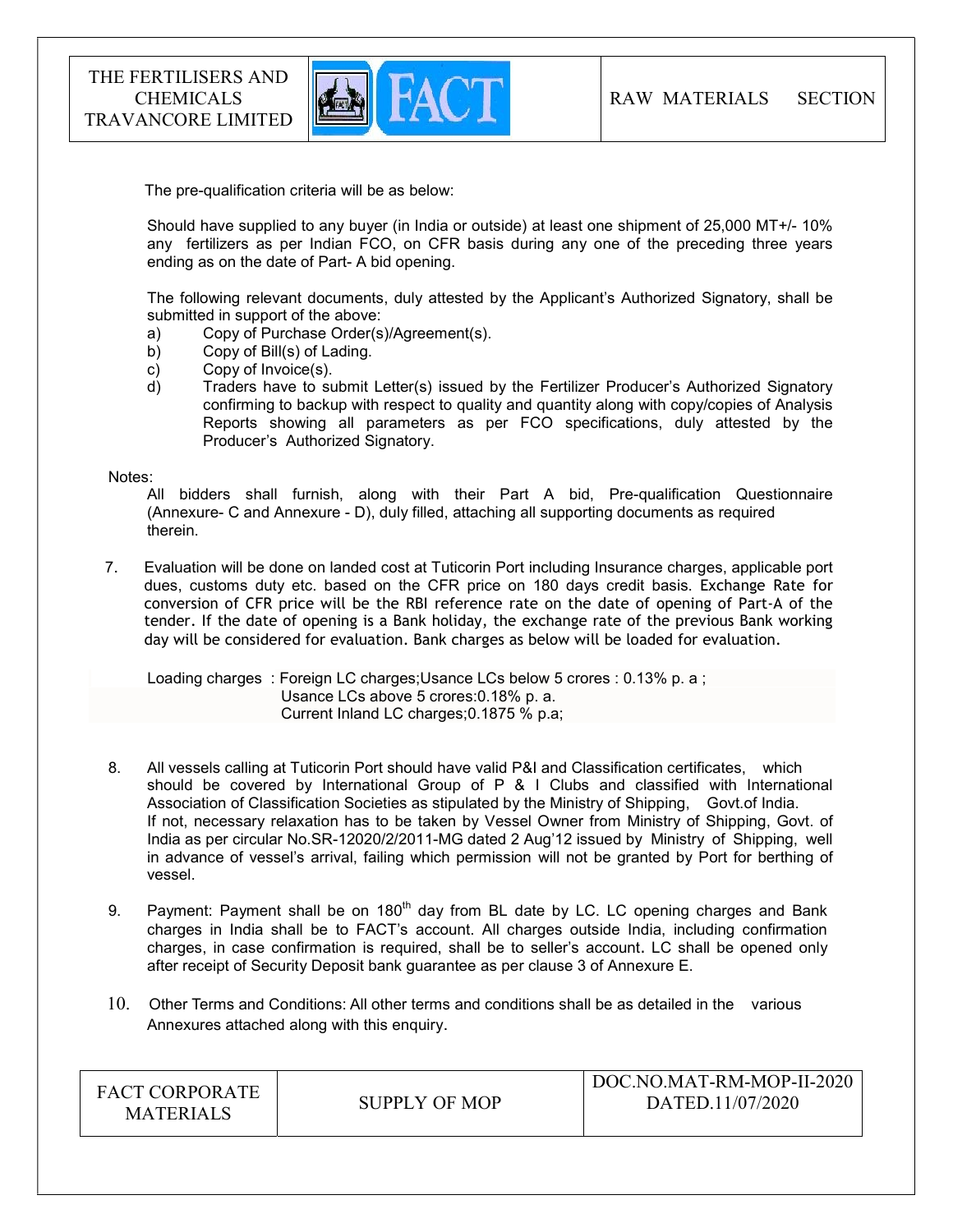

 11. Bids shall be submitted on a two-part basis, Part A and Part B, as detailed in the Instructions to Bidders (Annexure-B).

Due date / time for submission of bids: 31/07/2020 - 1400 hrs IST.

Due date/ time for opening of Bids: 31/07/2020 - 1430 Hrs IST

 Bids shall be complete giving all the requirements as per the enquiry. Evaluation of bids shall be made based on the details given in the bid. Post-bid clarifications on price, quantity, delivery schedule, lay time, payment terms and shipment terms are unacceptable except against any post bid clarification as required by FACT. Post bid clarifications on suo-motu basis will be summarily rejected and such action by bidders will be viewed seriously.

Please submit your bid complete in all respects, within the stipulated time.

Thanking you,

Deputy General Manager (Materials) - RM For FACT Ltd, Cochin.

-------------------

| Encl: |     | Annexure | A  | - Specifications of Muriate of Potash (MOP).                 |
|-------|-----|----------|----|--------------------------------------------------------------|
|       | 2.  | Annexure | B  | - Instructions to Bidders.                                   |
|       | 3   | Annexure | С  | - Pre-qualification Questionnaire.                           |
|       | 4.  | Annexure | D  | - Details of previous supplies.                              |
|       | 5.  | Annexure | E. | - Terms and Conditions for Purchase.                         |
|       | 6.  | Annexure | F  | - Shipping terms for FOB Contract.                           |
|       | 7.  | Annexure | G  | - Shipping Terms for CFR contract.                           |
|       | 8.  | Annexure | H. | - Compliance Statement.                                      |
|       | 9.  | Annexure | J  | - Unpriced copy of Price Bid Format                          |
|       | 10. | Annexure | K. | - Price Bid Format                                           |
|       | 11. | Annexure |    | - List of Banks                                              |
|       | 12. | Annexure | N. | - Proforma of Bank Guarantee in lieu of Security<br>Deposit. |

FACT CORPORATE ET CONFONATE SUPPLY OF MOP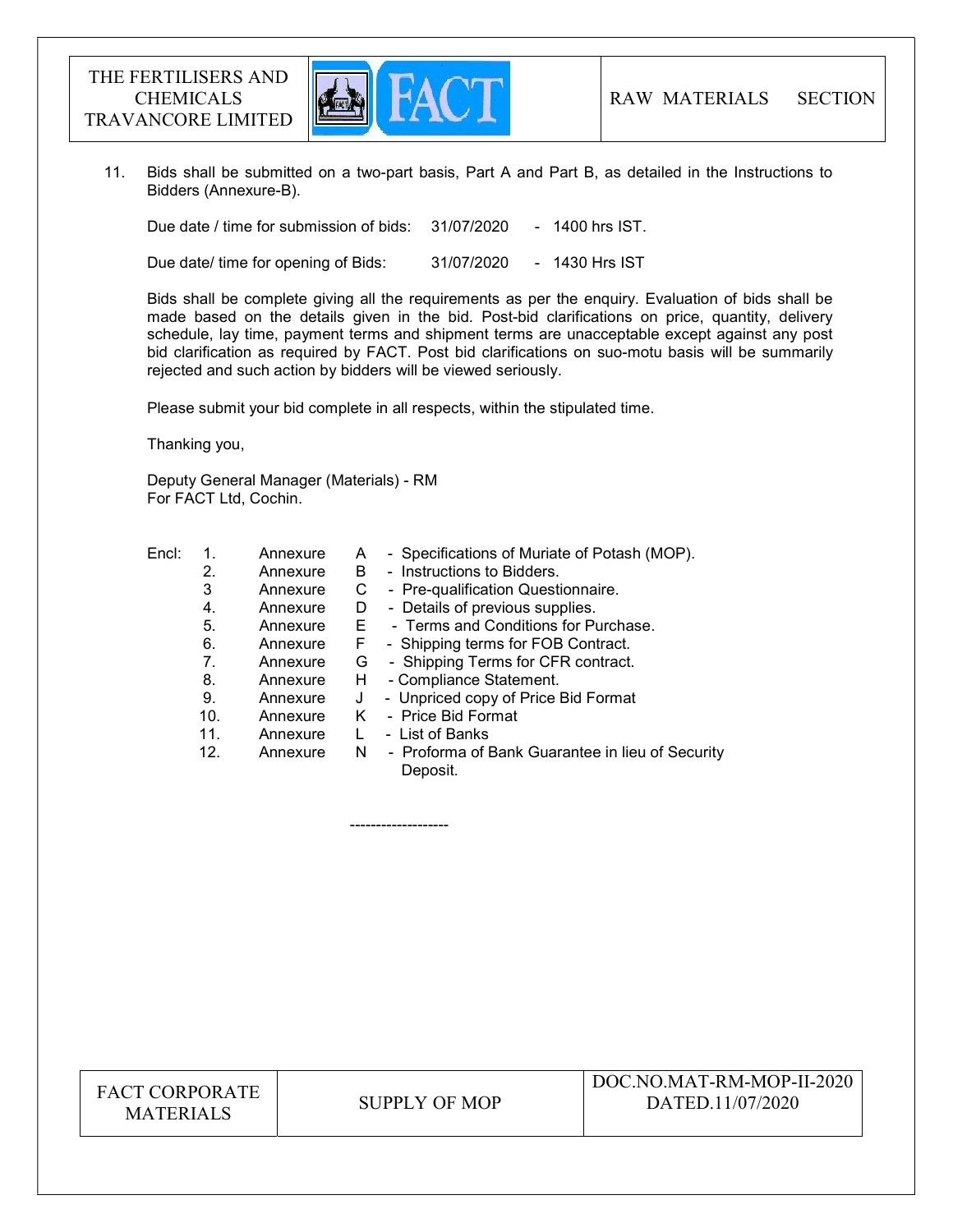

# Annexure-A

# SPECIFICATION OF MURIATE OF POTASH (MOP)

 Muriate of Potash (MOP) in loose bulk confirming to Indian FCO in Red / Pink colour.

# Specifications Muriate of Potash (MOP) as per Indian FCO:

| Moisture, per cent by weight, Maximum                                        | $:00.50\%$ |
|------------------------------------------------------------------------------|------------|
| Water Soluble Potassium content as K2O, per cent by weight, Minimum : 60.00% |            |
| Sodium as NaCl, per cent by weight, (on dry basis), maximum                  | $:03.50\%$ |

Particle Size: Minimum 65% of the material shall be retained between 0.25mm and 1.7mm IS sieve.

Tolerance Limits shall be as per Indian FCO.

Crystalline free flowing Red or Pink colour of dark shade and free from visible contamination or clay and grit.

-------------------------------------------------------------------------------------------------------------------------

| <b>FACT CORPORATE</b> |
|-----------------------|
| <b>MATERIALS</b>      |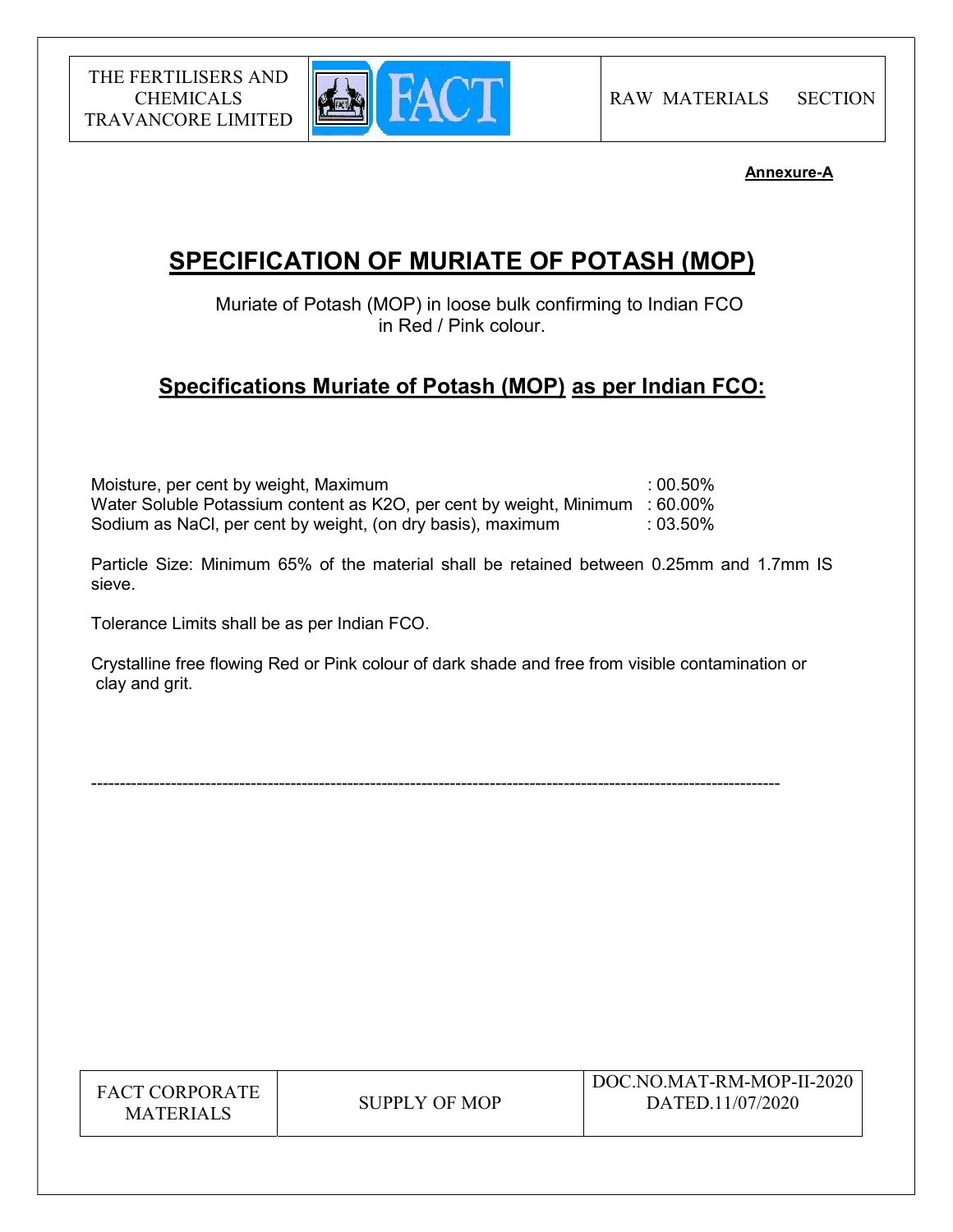

### Annexure B

#### INSTRUCTIONS TO BIDDERS

1. Definitions:

.

FACT: Shall mean The Fertilisers and Chemicals Travancore Limited, having registered office at Udyogamandal, Cochin, Kerala and its various Divisions. This enquiry is sent by Corporate Materials, FACT - Head Office, Udyogamandal.

Bidder: Shall mean the firm/manufacturer/trader/individual who submits bid in response to this enquiry.

Seller: Shall mean the firm/manufacturer/trader/individual on whom FACT places the Purchase Order

Contract value: Total all-inclusive price for the order quantity.

- 2. Bidders shall study carefully the Enquiry Notice, Instructions to Bidders and all Terms and Conditions attached along with this enquiry. All conditions set out therein shall be binding on the bidders unless conflicting with any conditions expressly stated by FACT, while accepting any bid in the event of such acceptance.
- 3. Earnest Money Deposit (EMD):

Bidder shall submit along with their bid Earnest Money Deposit (EMD) as detailed below:

EMD shall be USD 1 PMT (USD One Per MT) for the offered quantity. Bidder shall submit EMD along with their bid in the form of RTGS payment

The Bank Details are as follows:

 STATE BANK OF INDIA COMMERCIAL BRANCH VANKARATH TOWERS PADIVATTOM COCHIN 682024

 CONTACT NOS : BOBEN MATHAI : 8593070731 BRANCH LANDLINE : 0484 - 2340028/29

 A/c No : 10590232386 IFSC : SBIN0004062 SWIFT : SBININBB245 TYPE : CC ACCOUNT

The RTGS remittance towards EMD has to be made and UTR Number informed to us by email/fax prior to the due date/time for submission of bid.Bids without EMD are liable to be rejected.

| <b>FACT CORPORATE</b><br><b>MATERIALS</b> | SUPPLY OF MOP | DOC.NO.MAT-RM-MOP-II-2020<br>DATED.11/07/2020 |  |
|-------------------------------------------|---------------|-----------------------------------------------|--|
|-------------------------------------------|---------------|-----------------------------------------------|--|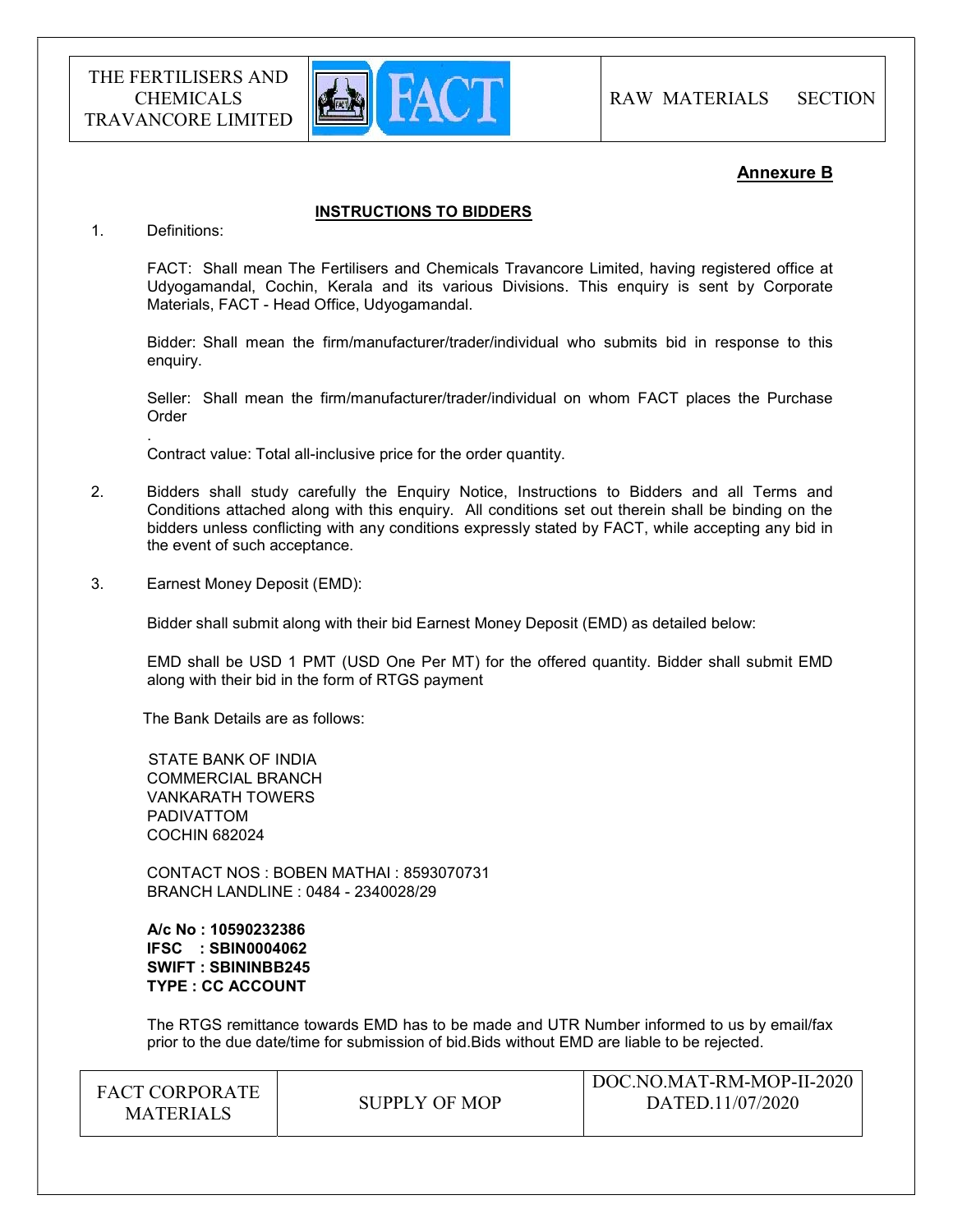

EMD shall not carry any interest. In case the bidder who is awarded the contract so desire to adjust the EMD against Security Deposit, the same may be allowed by FACT, based on written request. EMD of the unsuccessful bidders shall be refunded after award of the contract(s).

The EMD is exempted in the case of:

- i) Manufacturers / producers who have supplied a minimum Quantity of 22500 MT Fertilizers to PSEs/Coops, in India.
- ii) Reputed traders who have supplied a minimum Quantity of 22500 MT Fertilizers to FACT for at least two years in the last five years.

Necessary documents shall be provided to prove the exemption criteria.

4. Submission /opening of bids:

Bids shall be submitted on a two-part basis, Part A and Part B, as detailed in the Instructions to Bidders vide Annexure - B.

Part A bid shall be the Pre-qualification cum Techno-commercial bid and shall consist of the following:

- 1. Annexure A Specifications of Muriate of Potash (MOP) 2. Annexure B - Instructions to Bidders
- 3 Annexure C Pre-qualification Questionnaire
- 4. Annexure D Details of previous supplies
- 5. Annexure E Terms and Conditions for Purchase
- 6. Annexure F Shipping terms for FOB Contract
- 7. Annexure G Shipping terms for CFR contract
- 8. Annexure H Compliance Statement
- 9. Annexure J Un-priced copy of Price bid
- 10. Earnest Money Deposit (EMD) by way of RTGS Payment.

Annexures A to J shall be signed and sealed by the Authorized Signatory of the bidder on all pages. Annexures C and D shall be filled in with all the required details and all supporting documents as required therein shall be attached as part of this document.

Annexure-H shall indicate deviations, if any, in the terms of the enquiry documents (Enquiry Notice and all Annexures) as offered by them, referring the relevant Annexures/clauses.

Bidder shall indicate in the un-priced copy of the Price Bid Format (Annexure J) whether quoted/ not quoted against each item. Bidder shall not indicate rates in the un-priced copy of Annexure J.

**Part B bid** shall be the Price bid. Bidders are required to quote their rates strictly in the Price Bid format enclosed as Annexure K.

 All tender documents shall be in English language. All other information shall also be supplied by the tenderer in English language. All quoted prices shall be indicated by tenderer both in

| <b>FACT CORPORATE</b><br><b>MATERIALS</b> | SUPPLY OF MOP | DOC.NO.MAT-RM-MOP-II-2020<br>DATED.11/07/2020 |
|-------------------------------------------|---------------|-----------------------------------------------|
|                                           |               |                                               |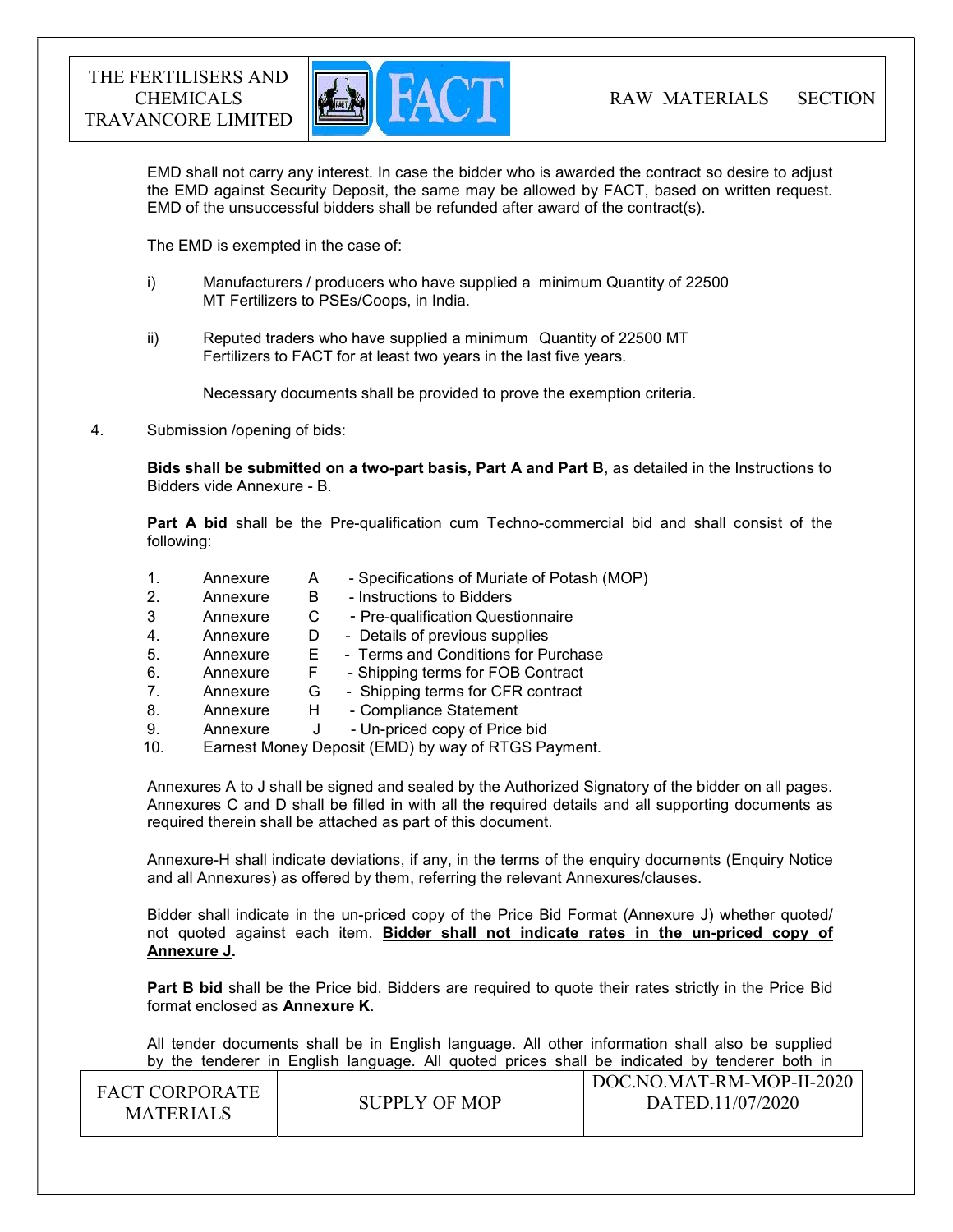

 figures and words and where there is difference between quoted in figures and quoted in words, the prices quoted in words shall prevail.

Part A bid consisting of Annexures A to J above and the EMD shall be enclosed in an envelope and sealed and shall superscribe the enquiry No., Name of the bidder and indicate as Part A bid.

Part B bid (Annexure-K), duly signed by the bidder and affixed with bidder's seal, shall be enclosed in another envelope and sealed, which shall also superscribe the enquiry No and Name of bidder and indicate as Part B Bid.

The envelopes containing Part A bid and Part B bid as above shall be enclosed and sealed in another envelope, also superscribing the enquiry No and Name of the bidder.

The sealed envelope containing Part A and Part B bids as above shall be addressed and submitted to the Assistant Officer (Administration), Central Bid Registration Cell, PD Administration Building, FACT Ltd., Udyogamandal, Cochin - 683 501 not later than the time stipulated in the enquiry. Delayed/late bids are liable to be rejected. Even though this enquiry stipulates two part bid , offers sent by e-mail shall be considered as a special case. Email shall be sent separately as per below ;

PART A-Technical bid shall be sent sreejith@factltd.com / kennedy@factltd.com

#### PART B-Price bid shall only be sent to mop2@factltd.com

The following officer in Administration Department are authorized to receive bids.

1) Mrs. Ancy Mathew - Officer (Admin).

Due date and time for submission of bids: 31/07/2020, 1400 hrs IST.

Bids shall be opened at the Administrative Office, FACT Petrochemical Division, Udyogamandal at in the presence of bidders or their authorized representatives who may be present. Bidder's representatives attending the bid opening shall bring with them the authorization from the bidder. Due date/Time for opening of Bids: 31/07/2020 1430 Hrs IST

#### 5. Validity of Bid: Bid shall be valid at least till 1800 hrs IST on 15/08/2020.

The original bid shall not be withdrawn within the validity period even if negotiations are done or counter offer made by us.

- 6. Bids shall be complete giving all the requirements as per the enquiry. Evaluation of bids shall be made based on the details given in the bid. Post-bid clarifications on price, quantity, delivery schedule, lay time, payment terms and shipment terms are unacceptable except against any post bid clarification as required by FACT. Post bid clarifications on suo-motu basis will be summarily rejected and such action by bidders will be viewed seriously.
- 7. The bids shall be neatly written in ink/typed with pages consecutively numbered and shall be signed on all pages. Bids shall be free from over writing and all corrections shall be duly attested by the bidder. All rates shall be filled in figures and words. If there is any difference between the amount given in figures and words, the lower of the two shall be considered.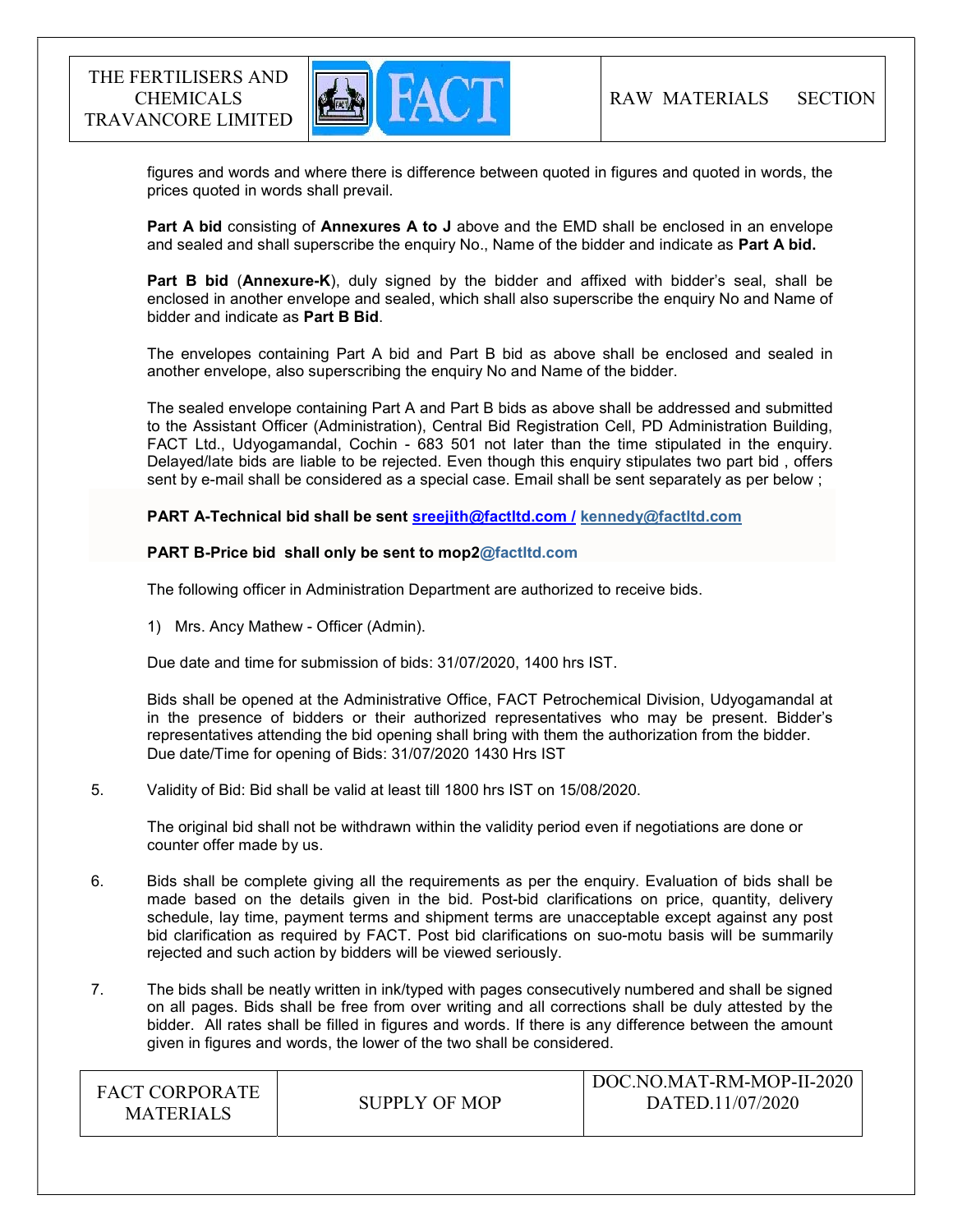

8. The bid shall be signed by authorized persons only.

---------------------

- 9. FACT is not bound to accept the lowest bid and reserves the right to reject any or all the bids without assigning any reason(s) whatsoever. FACT also reserves the right to place order/ orders on one or more bidders or cancel this enquiry.
- 10. FACT reserves the right to extend without giving any reason(s) the closing date/time of the enquiry.

| <b>FACT CORPORATE</b> |
|-----------------------|
| <b>MATERIALS</b>      |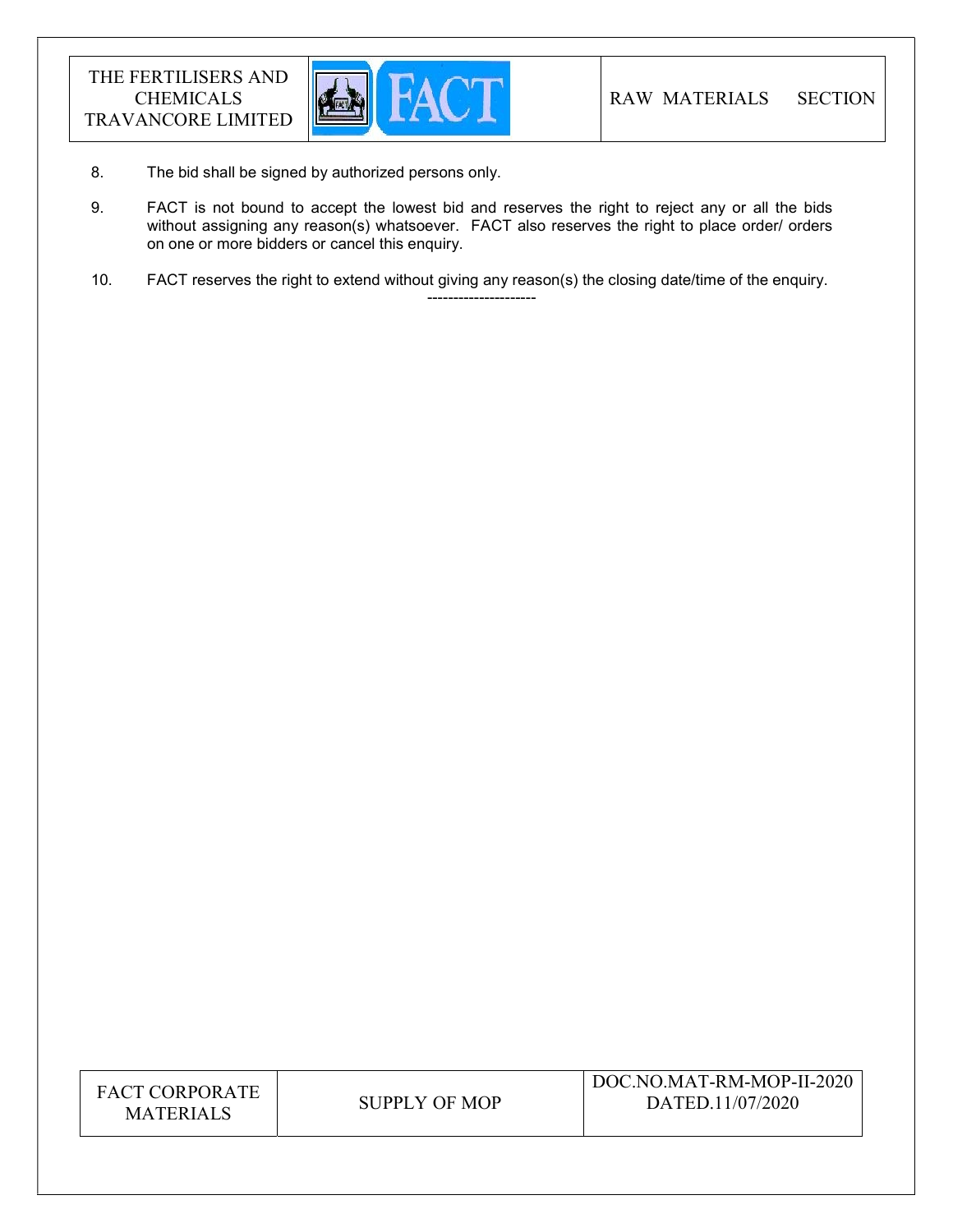

Annexure C

# QUESTIONNAIRE FOR PRE-QUALIFICATION OF VENDORS FOR SUPPLY OF MOP

| Name of the vendor                        |  |                                                                                                                                                                                                                                                                                                                                                                                  |                                               |                            |
|-------------------------------------------|--|----------------------------------------------------------------------------------------------------------------------------------------------------------------------------------------------------------------------------------------------------------------------------------------------------------------------------------------------------------------------------------|-----------------------------------------------|----------------------------|
|                                           |  |                                                                                                                                                                                                                                                                                                                                                                                  |                                               |                            |
|                                           |  |                                                                                                                                                                                                                                                                                                                                                                                  |                                               |                            |
|                                           |  |                                                                                                                                                                                                                                                                                                                                                                                  |                                               |                            |
| E-mail ID                                 |  |                                                                                                                                                                                                                                                                                                                                                                                  |                                               |                            |
| <b>Fax Numbers</b>                        |  |                                                                                                                                                                                                                                                                                                                                                                                  |                                               |                            |
| Contact Person(s)                         |  |                                                                                                                                                                                                                                                                                                                                                                                  |                                               |                            |
|                                           |  |                                                                                                                                                                                                                                                                                                                                                                                  |                                               |                            |
| Constitution                              |  |                                                                                                                                                                                                                                                                                                                                                                                  |                                               |                            |
|                                           |  |                                                                                                                                                                                                                                                                                                                                                                                  |                                               |                            |
|                                           |  |                                                                                                                                                                                                                                                                                                                                                                                  |                                               |                            |
|                                           |  |                                                                                                                                                                                                                                                                                                                                                                                  |                                               |                            |
| <b>Financial data:</b>                    |  |                                                                                                                                                                                                                                                                                                                                                                                  |                                               |                            |
| Sales turn-over for the last three years  |  |                                                                                                                                                                                                                                                                                                                                                                                  |                                               |                            |
| Profit after tax for the last three years |  |                                                                                                                                                                                                                                                                                                                                                                                  |                                               |                            |
| for the last three years                  |  |                                                                                                                                                                                                                                                                                                                                                                                  |                                               |                            |
|                                           |  |                                                                                                                                                                                                                                                                                                                                                                                  |                                               |                            |
| <b>Whether Producer/ Trader</b>           |  |                                                                                                                                                                                                                                                                                                                                                                                  |                                               |                            |
| If Producer:                              |  |                                                                                                                                                                                                                                                                                                                                                                                  |                                               |                            |
|                                           |  |                                                                                                                                                                                                                                                                                                                                                                                  |                                               |                            |
| mine.                                     |  |                                                                                                                                                                                                                                                                                                                                                                                  |                                               |                            |
| <b>FACT CORPORATE</b><br><b>MATERIALS</b> |  |                                                                                                                                                                                                                                                                                                                                                                                  | DOC.NO.MAT-RM-MOP-II-2020<br>DATED.11/07/2020 |                            |
|                                           |  | Full address with PIN code<br><b>Telephone Numbers</b><br><b>Company Particulars:</b><br>Country in which company is registered<br>Areas of activity including chartering of vessels<br>Name and address of Bankers<br>Copy of Audited Balance Sheet/Annual Report<br><b>Sourcing particulars:</b><br>Location of mine of Producer<br>Annual Production Capacity for MOP in each | <b>SUPPLY OF MOP</b>                          | (Documents to be enclosed) |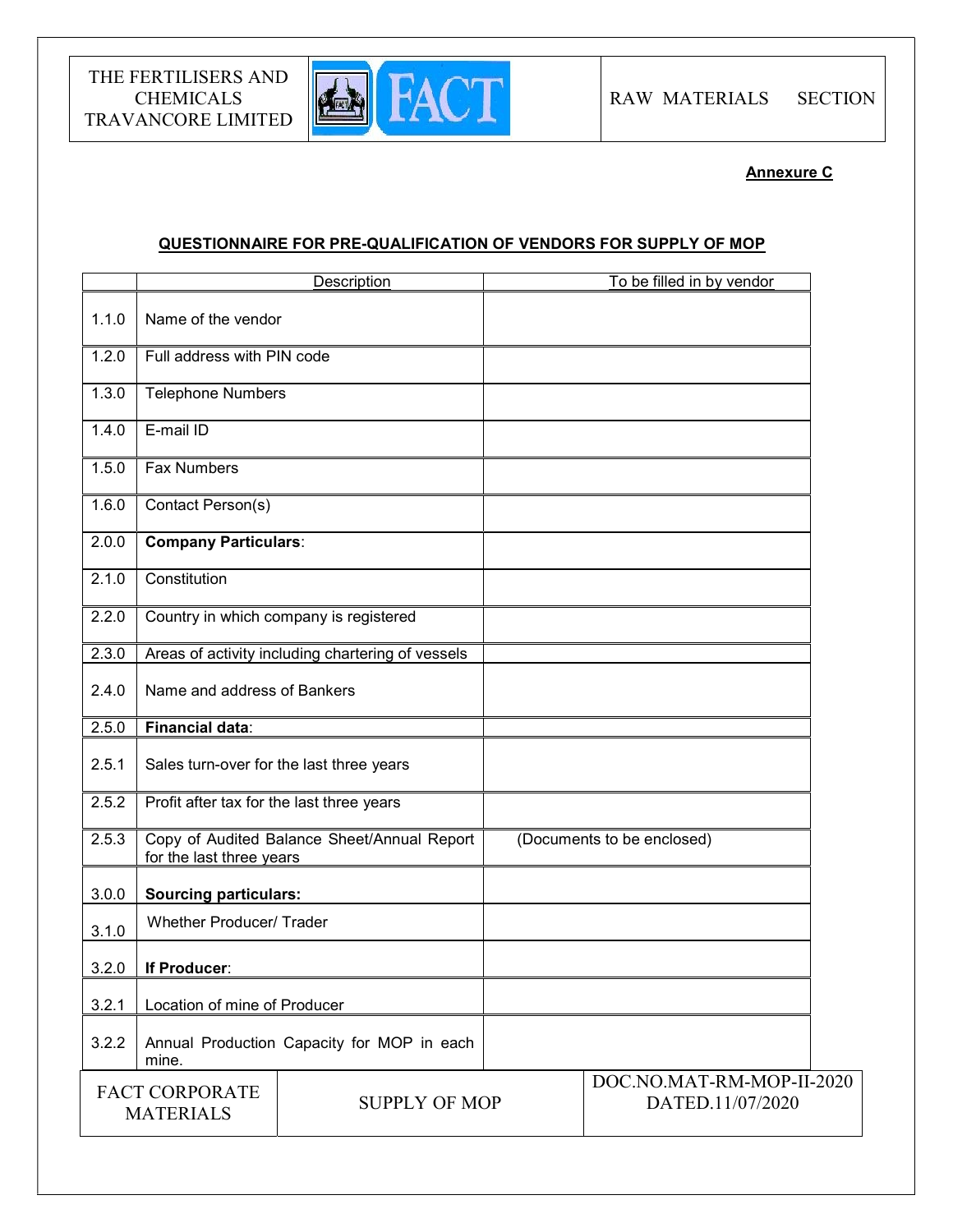

| 3.2.3                                                             | specification required by us as given.                                                                                                          | Typical Analysis Report of MOP produced in<br>each mine duly attested by the Applicant's<br>Authorized Signatory showing parameters of     | (Document to be enclosed)                                                                  |  |
|-------------------------------------------------------------------|-------------------------------------------------------------------------------------------------------------------------------------------------|--------------------------------------------------------------------------------------------------------------------------------------------|--------------------------------------------------------------------------------------------|--|
| 3.3.0                                                             | If Trader:                                                                                                                                      |                                                                                                                                            |                                                                                            |  |
| 3.3.1                                                             | MOP is proposed to be sourced                                                                                                                   | Name and address of producer from where                                                                                                    |                                                                                            |  |
| 3.3.2                                                             | mine stated above                                                                                                                               | Annual production capacity of MOP in each                                                                                                  |                                                                                            |  |
| 3.3.3                                                             | respect to quality and quantity                                                                                                                 | Letter(s) issued by the MOP Producer's<br>authorized signatory confirming to backup with                                                   | (Document to be enclosed)                                                                  |  |
|                                                                   |                                                                                                                                                 |                                                                                                                                            |                                                                                            |  |
| 3.3.4                                                             | authorized signatory                                                                                                                            | Typical Analysis Report of MOP produced in<br>each mine showing parameters of specification<br>as per FCO, duly attested by the producer's | (Documents to be enclosed)                                                                 |  |
| 4.0.0                                                             | Loading Port(s) details:                                                                                                                        |                                                                                                                                            |                                                                                            |  |
| 4.1.0                                                             | Name(s) of the loading port(s)                                                                                                                  |                                                                                                                                            |                                                                                            |  |
| 4.2.0                                                             | Loading rate(s) of the port(s)                                                                                                                  |                                                                                                                                            |                                                                                            |  |
| 4.3.0                                                             |                                                                                                                                                 | Sailing time from port of loading to Tuticorin                                                                                             |                                                                                            |  |
| 5.0.0                                                             | load port                                                                                                                                       | Third party inspection agency/ agencies to be<br>involved for certifying quality and quantity at                                           |                                                                                            |  |
| 6.0.0                                                             | Documentary evidence for sale of Fertilizer in<br>India/abroad for the last three years as on the<br>date of Application for Pre-qualification. |                                                                                                                                            | (Details to be given as per Annexure-D and<br>documents indicated therein to be enclosed). |  |
| 7.0.0                                                             | the Indian agent:                                                                                                                               | In case the applicant proposes to operate<br>through his Indian agent or if the applicant is                                               |                                                                                            |  |
| 7.1.0                                                             | Indian Agent's Registration Number                                                                                                              |                                                                                                                                            |                                                                                            |  |
| 7.2.0                                                             | Permanent Income Tax Account Number                                                                                                             |                                                                                                                                            |                                                                                            |  |
| <b>FACT CORPORATE</b><br><b>SUPPLY OF MOP</b><br><b>MATERIALS</b> |                                                                                                                                                 | DOC.NO.MAT-RM-MOP-II-2020<br>DATED.11/07/2020                                                                                              |                                                                                            |  |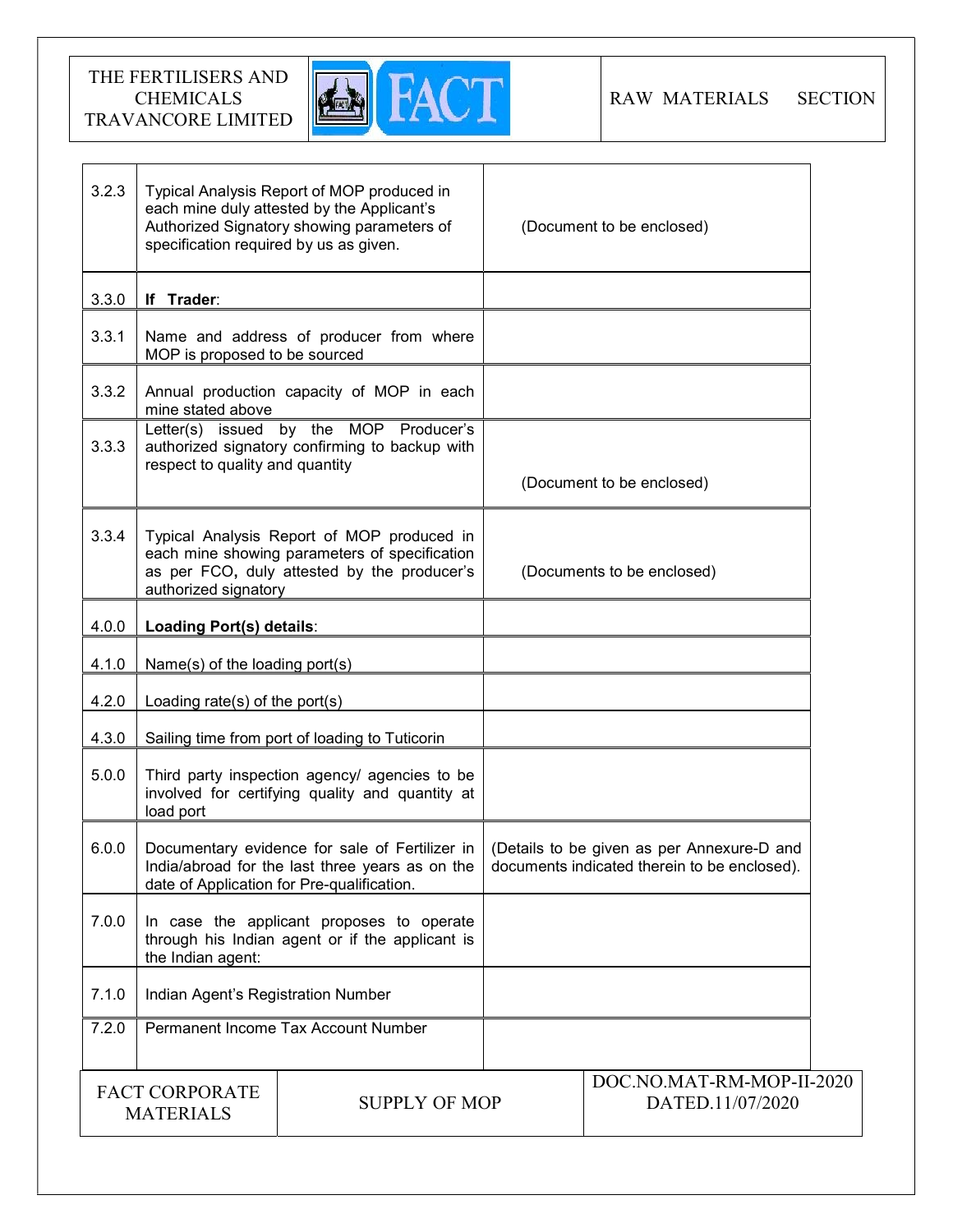

# RAW MATERIALS SECTION

| 7.3.0          | <b>GST Registration details</b>             |             |                           |           |
|----------------|---------------------------------------------|-------------|---------------------------|-----------|
| 7.4.0          | Nature of commission/remuneration           |             |                           |           |
| 7.5.0          | Copy of Terms and Conditions of appointment |             | (Document to be enclosed) |           |
| 8.0.0          | <b>Details of Authorized Signatories:</b>   |             |                           |           |
|                | Name                                        | Designation |                           | Signature |
|                |                                             |             |                           |           |
| $\overline{2}$ |                                             |             |                           |           |
| 3              |                                             |             |                           |           |

## 9.0.0 Any other details:

Place

**Signature** 

Date

Name

Designation(Authorised (Authorised Signatory)

Seal

## Notes:

- 1.0 All requisite information shall be given in the format with reference to the item specified. Where space is insufficient, additional pages may be added with reference to the related paragraph.
- 2.0 Wherever enclosures are specified in the questionnaire, the same shall be enclosed.
- 3.0 Annexure D duly completed also shall be enclosed.
- 4.0 FACT reserves the right to verify any of the statements enclosed along with the Application for Prequalification. Any additional information/ documents required shall also be furnished. False statement shall disqualify the Applicant.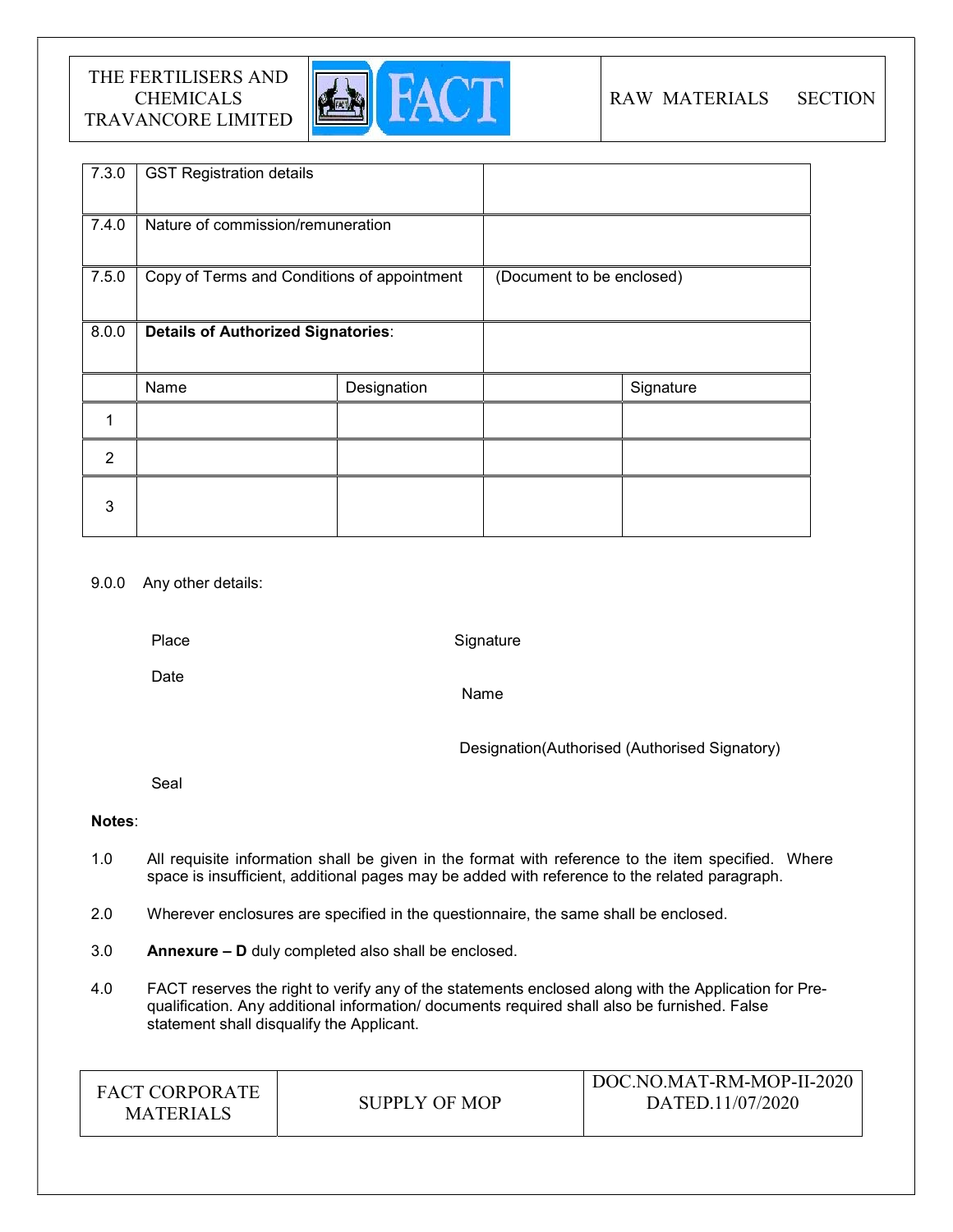

Annexure –D

#### DETAILS OF SUPPLIES:

Details of supplies of Fertilizers in bulk as per the pre-qualification criteria specified during the last three years as on the date of submission of Part-A Bid.

| Year | Purchase Order<br>No./Date | Description of<br>Material | Quantity as per<br>Purchase Order | Client | Source / Port<br>of Loading | Date and Quantity<br>as per Invoice<br>/Bill of Lading | Port of<br>Discharge |  |
|------|----------------------------|----------------------------|-----------------------------------|--------|-----------------------------|--------------------------------------------------------|----------------------|--|
|      |                            |                            |                                   |        |                             |                                                        |                      |  |
| 2017 |                            |                            |                                   |        |                             |                                                        |                      |  |
|      |                            |                            |                                   |        |                             |                                                        |                      |  |
|      |                            |                            |                                   |        |                             |                                                        |                      |  |
| 2018 |                            |                            |                                   |        |                             |                                                        |                      |  |
|      |                            |                            |                                   |        |                             |                                                        |                      |  |
|      |                            |                            |                                   |        |                             |                                                        |                      |  |
| 2019 |                            |                            |                                   |        |                             |                                                        |                      |  |
|      |                            |                            |                                   |        |                             |                                                        |                      |  |
| 2020 |                            |                            |                                   |        |                             |                                                        |                      |  |
|      |                            |                            |                                   |        |                             |                                                        |                      |  |
|      |                            |                            |                                   |        |                             |                                                        |                      |  |
|      |                            |                            |                                   |        |                             |                                                        |                      |  |

Note: Major orders executed for any Fertiliser/Public Sector Companies in India shall also be included.

Place

Name

Date

**Signature** 

Seal

Designation (Authorized Signatory)

| <b>FACT CORPORATE</b><br><b>MATERIALS</b> | SUPPLY OF MOP | DOC.NO.MAT-RM-MOP-II-2020<br>DATED.11/07/2020 |
|-------------------------------------------|---------------|-----------------------------------------------|
|-------------------------------------------|---------------|-----------------------------------------------|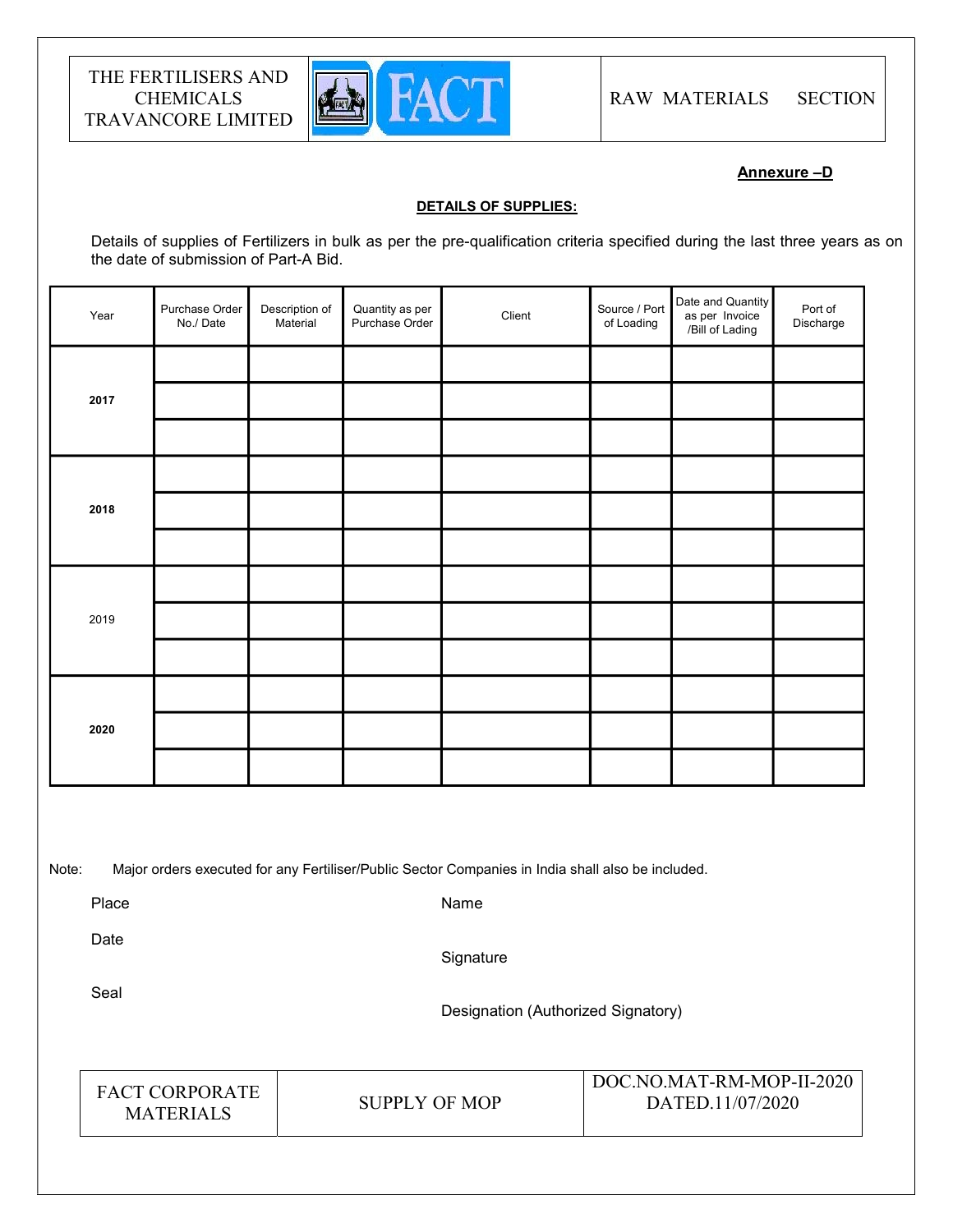

## Check List of Documents to be enclosed along with Annexure C:

#### In the case of Producer :

- 1. Copy of Purchase Order(s)/Agreement(s) in support of Data furnished vide Annexure- C.
- 2. Copy of Invoice(s) and Bill(s) of Lading for the supplies made in respect of the above.
- 3. Copy of Typical Analysis Report of Fertilizer produced in each mine, showing parameters of specification as given in FCO..
- 4. Copy of Audited Balance Sheet/Annual Report for the last three years.

All the above documents shall be duly attested by the Authorised Signatory of the Bidder.

#### In the case of Trader:

- 1. Copy of Purchase Order(s)/Agreement(s) in support of Data furnished in Annexure C.
- 2. Copy of Invoice(s), Bill(s) of Lading for the supplies made in respect of the above.
- 3. Letter(s) issued by the Fertilizer Producer's Authorized Signatory, confirming to backup with respect to quality and quantity.
- 4. Copy of Typical Analysis Report of Fertilizer produced in each mine, showing parameters of specification as given in FCO duly attested by Producers Authorised Signatory.
- 5. Terms and Conditions of Appointment.
- 6. Copy of Audited Balance Sheet/Annual Report for the last three years.

All the above documents shall be duly attested by the Authorised Signatory of the Bidder.

| <b>FACT CORPORATE</b><br><b>MATERIALS</b> | SUPPLY OF MOP | DOC.NO.MAT-RM-MOP-II-2020<br>DATED.11/07/2020 |
|-------------------------------------------|---------------|-----------------------------------------------|
|-------------------------------------------|---------------|-----------------------------------------------|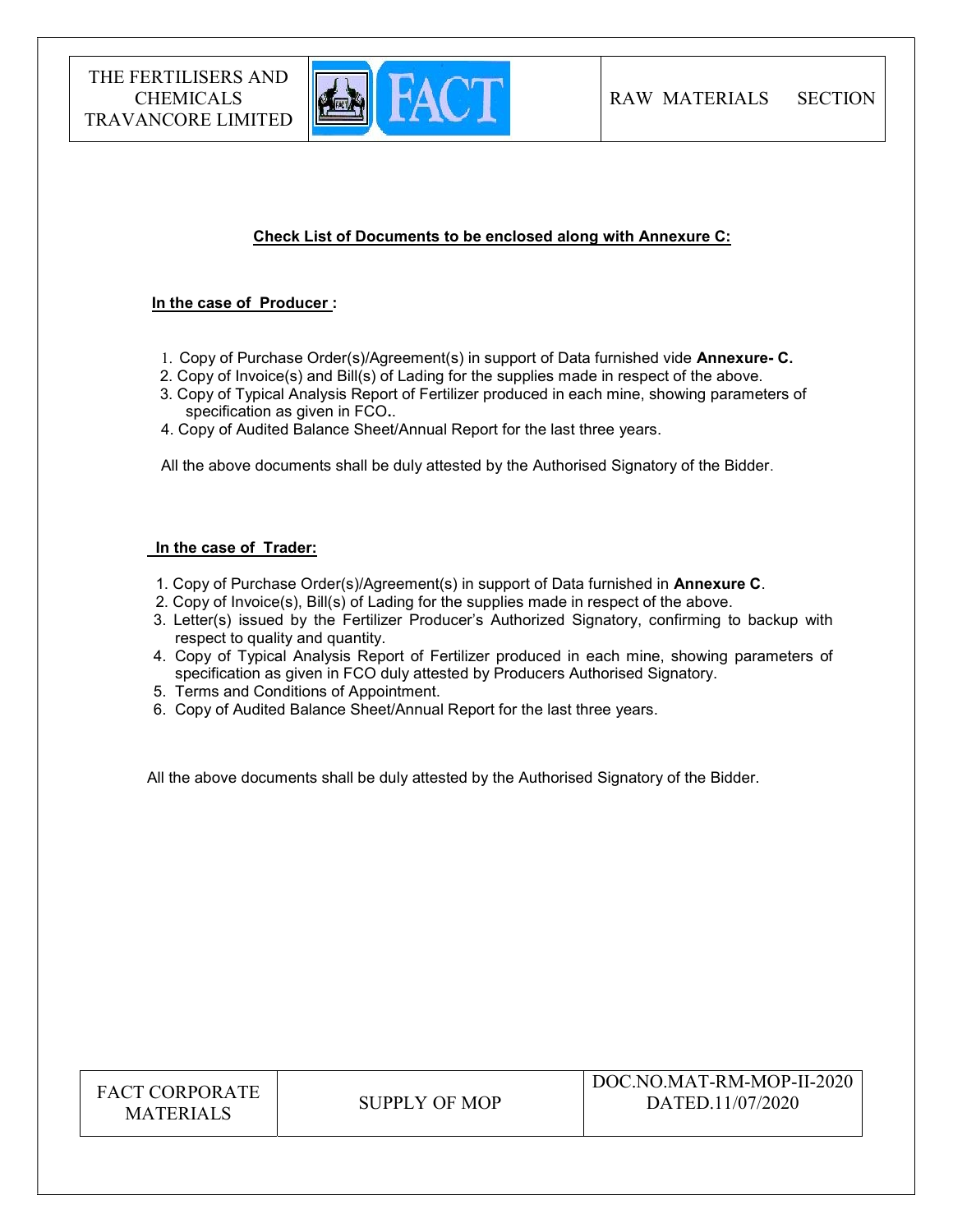

RAW MATERIALS SECTION

#### Annexure-E

#### TERMS AND CONDITIONS OF PURCHASE

- 1. The Purchase Order is placed with both FOB and CFR option and FACT reserves the right to exercise the FOB or the CFR option on a shipment to shipment basis including partial shipments, if so agreed by FACT. In case of FOB option, FACT shall arrange for fixing the vessel for which Seller shall allow a minimum period of three weeks after confirming the firm load port laycan along with complete load port details. If FACT is not able to nominate a suitable vessel in this period, FACT shall exercise CFR option immediately on receipt of NOC from Transchart. Seller shall then make CFR arrangements for the agreed laycan only.
- 1.1. Seller shall furnish firm laycan well in advance so that the activities required for vessel fixture by FACT or CFR arrangements by Seller are made smoothly after obtaining NOC from Transchart. The Seller shall not be absolved from his obligations under the contract, citing insufficient time for making CFR arrangements. Shipment terms for FOB contract and those for CFR contract shall be as given in Annexure F & G respectively of this Document.
- 2. Taxes and Duties:

All levies, taxes and duties in the Seller's country shall be to Seller's account and in India to FACT's account.

3. Security Deposit:

The Seller shall furnish Security Deposit at equivalent to 2% of the Total order Value within 10 days from the date of Letter of Intent by Bank Guarantee as per proforma attached. Bank Guarantee shall be kept valid for a minimum period of 6 months, with a further claim period of 6 months. Validity shall be further extended on demand as per terms of our BG proforma.

- 4. Payment:
- 4.1 Payment: Payment shall be on  $180<sup>th</sup>$  day from BL date by LC. LC opening charges and Bank charges in India shall be to FACT's account. All charges outside India, including confirmation charges, in case confirmation is required, shall be to seller's account.LC shall be opened only after receipt of Security Deposit bank guarantee as per clause 3 above.
- 4.2 Indian Agent's Commission, if any, shall be deducted from the invoice and paid in Indian Rupees in India. Please see clause 16 below.
- 5. Shipping Documents:
- 5.1 Seller shall present following shipping documents for payment purpose:

a] Three original and three non-negotiable copies of clean on board bills of lading marked freight paid/payable by shipper as per Charter Party. In case of Charter Party Bills of Lading, it should bear an endorsement that all the relevant terms and conditions of the relative Charter Party are deemed to have been incorporated therein.

| <b>FACT CORPORATE</b> |               | DOC.NO.MAT-RM-MOP-II-2020 |
|-----------------------|---------------|---------------------------|
| <b>MATERIALS</b>      | SUPPLY OF MOP | DATED.11/07/2020          |
|                       |               |                           |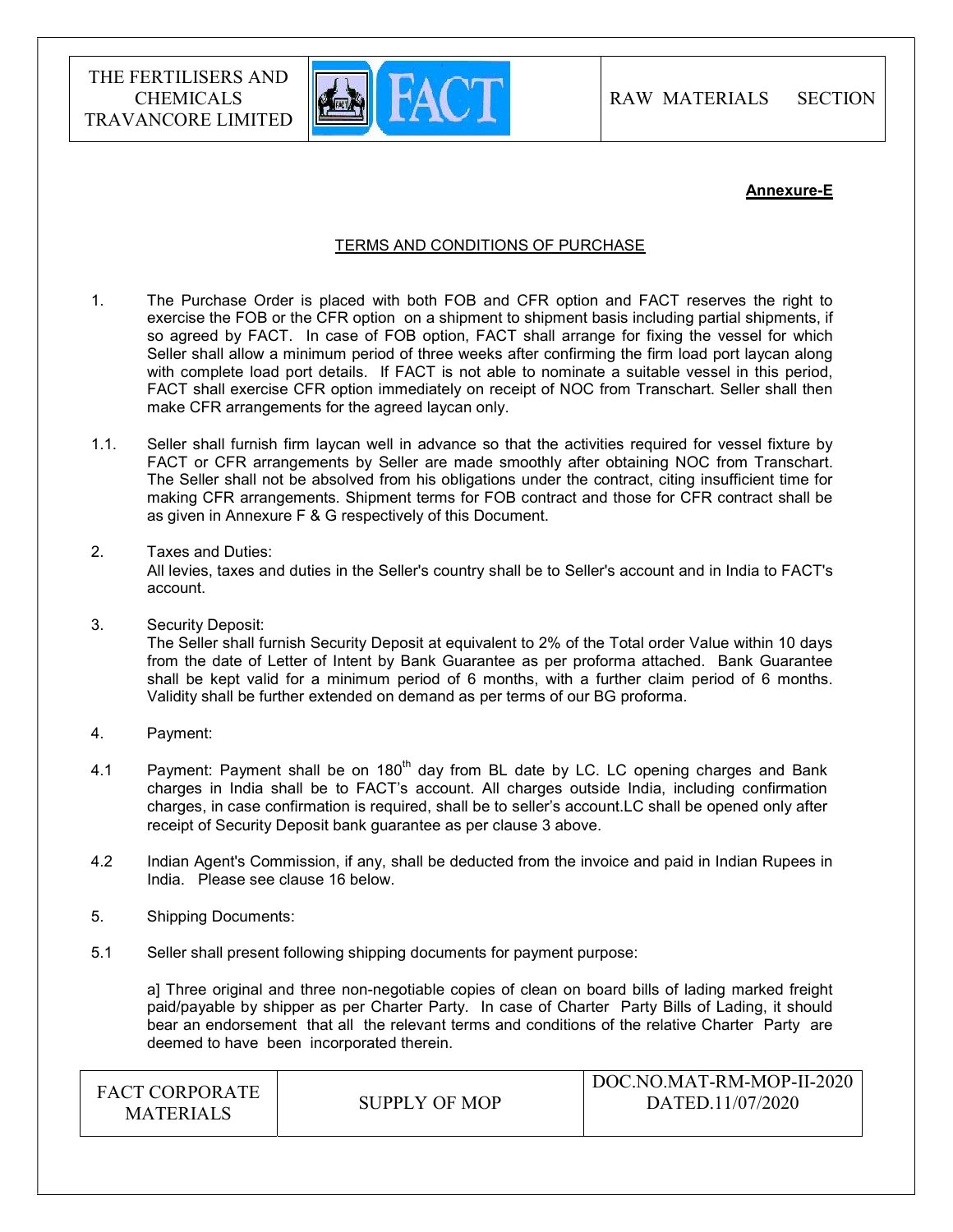

The B/Ls to show:

1] Import License - Free import as per Chapter 2 Para 2.1 of Foreign Trade Policy 2015 – 20.

2] Purchase Order Number

3] L/C reference, if payment is by L/C.

b] Three signed commercial invoices and three copies of the same based on the Bill of Lading quantity and surveyor's certificate of analysis. The invoice shall show the following:

1] B/L No. and date

2] Import License - Free import as per Chapter 2 Para 2.1 of Foreign Trade Policy 2015 – 20. 3] Purchase Order No.

- c] Certificate of origin issued by the concerned Chamber of Commerce.
- d] Certificate of weight issued by Independent Surveyor.
- e] Certificate of quality/analysis issued by independent surveyor meeting all parameters as per Annexure A.
- f] A certificate from the Seller stating that fax has been sent to FACT's underwriters for insurance purposes.
- g] A certificate from the seller to the effect that the goods supplied is in accordance with the relative purchase order.
- h) Stowage plan.
- 5.2 In case the successful bidder is proposing to make the sale on high sea sale basis, the sale shall comply to the latest Government of India guidelines and seller shall provide all the necessary documents.
- 5.3 All documents required for payment of GST on freight shall be provided, by seller.
- 5.4 All charges towards obtaining the above documents shall be to the account of Seller.
- 5.5 Routing of shipping documents shall be as follows:

Copies of Shipping documents (B/L, Invoice etc...) shall be sent by email to rejeni@factltd.com or faxed within 2 days of loading/sailing of the vessel to:

- 1] FACT MARKETING DIVISION, UDYOGAMANDAL, COCHIN 683 501 [Fax: 91-484-2546934/ 2546831], and [Materials]-RM [Fax: 91-484-2545172],
- 2] GENERAL MANAGER (F&S), FACT LTD, EEC BUILDING, MARKETING DIVISION, UDYOGAMANDAL, COCHIN - 683 501
- 3] DEPUTY GENERAL MANAGER [FINANCE] BILLS (RM), HEAD OFFICE, FACT LTD., UDYOGAMANDAL, COCHIN, KERALA STATE, INDIA – 683 501
- 4] DEPUTY GENERAL MANAGER (MATERIALS)-RM, FACT LTD, PD ADMIN BUILDING, FACT LTD., UDYOGAMANDAL, COCHIN – 683 501
- 6. Liquidated damages:

| <b>FACT CORPORATE</b><br><b>MATERIALS</b> | <b>SUPPLY OF MOP</b> | DOC.NO.MAT-RM-MOP-II-2020<br>DATED.11/07/2020 |
|-------------------------------------------|----------------------|-----------------------------------------------|
|-------------------------------------------|----------------------|-----------------------------------------------|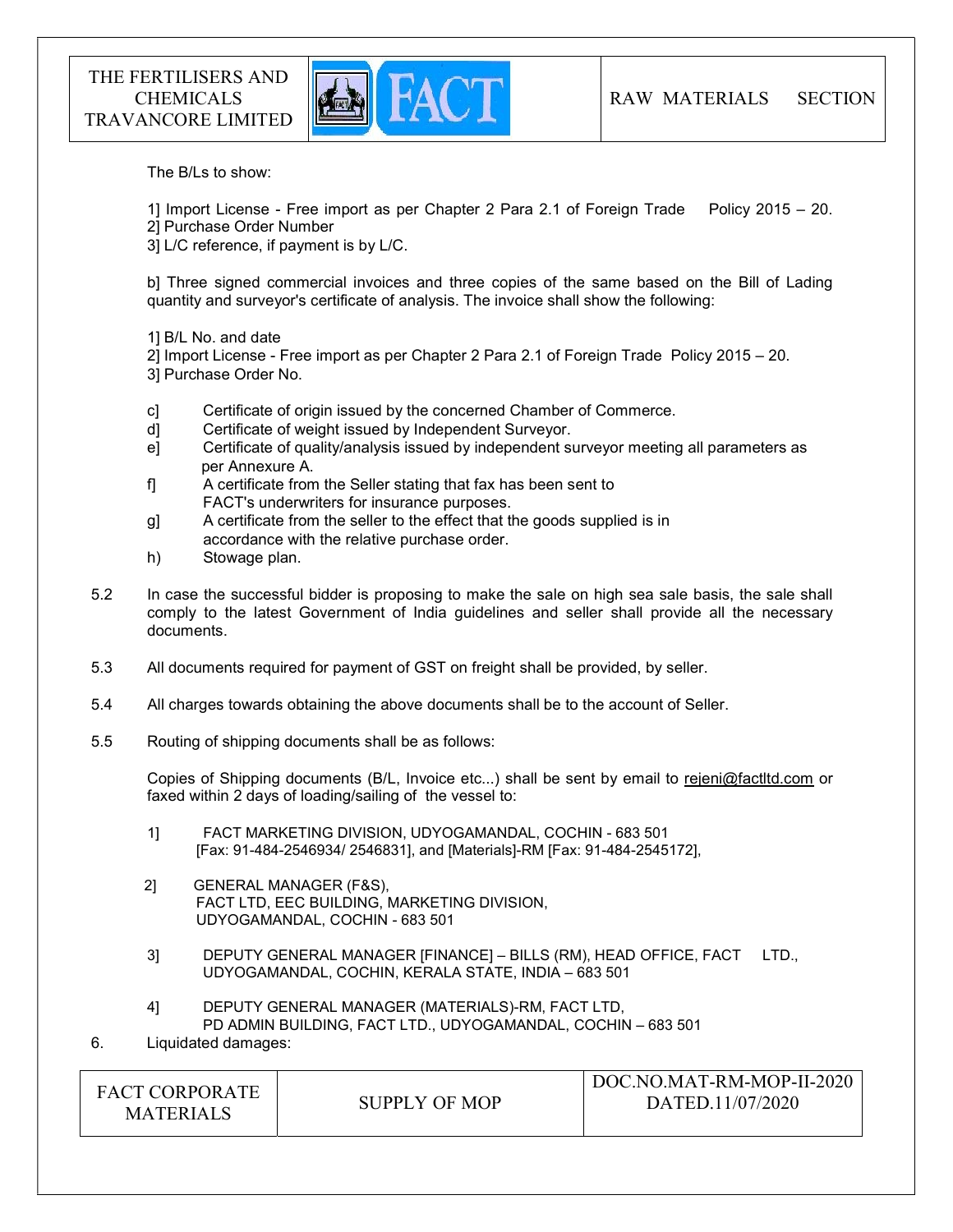

The agreed shipment dates shall be firm and shall be treated as the essence of the contract. Any delay in effecting the shipment shall render the Seller liable for liquidated damages at the rate of 1/2% of the value of the shipment for every week or part thereof delay subject to a maximum of 2% of the value of the shipment. This value shall be either FOB or CFR as per the option exercised by FACT.

- 7. Force Majeure:
- 7.1 If at any time during the existence of this contract if either Seller or FACT is unable to perform in whole or in part any obligation under this contract because of war, hostility, civil commotions, sabotage, quarantine restrictions, Acts of God and Acts of Govt. [including but not restricted to prohibition of exports or imports], fires, floods, explosions, epidemics, strikes, embargoes, then the date of execution of contract shall be rescheduled after considering FACT's production requirements, ullage, market conditions, prices, etc.
- 7.2 Any waiver/extension of time in respect of the delivery of any installment or part of the goods occasioned due to reasons in (i) above, shall not be deemed to be waiver/extension of time in respect of the remaining deliveries.
- 7.3 If operation of such circumstances exceeds three months, each party shall have the right to refuse further performance of the contract in which case neither Seller nor FACT shall have the right to claim damages.
- 7.4 The Seller and/or FACT who is unable to fulfill their obligations under the contract shall within 15 days of occurrence of any of the causes mentioned in this clause inform the other party, of the existence and termination of the circumstances preventing the performance of the Contract. Certificate issued by local Chamber of Commerce in the country of the Seller or FACT shall be sufficient proof of the existence of the above circumstances and their duration.
- 7.5 Non-availability of material shall not be an excuse to the Seller for not performing their obligations under the contract.
- 8. Default:

In the event of any default by the Seller in executing the Purchase Order in accordance with the specifications and/or terms and conditions of the Purchase Order, FACT may terminate the Purchase Order without prejudice to any other right, remedy or option FACT may have. In the event of such termination, FACT shall have the right to procure the goods from other sources at the risk and cost of the Seller.

- 9. Determination of quality and quantity:
- 9.1 The supplier shall ensure that the goods shipped conform to the agreed quality and specifications and shall not ship goods which do not conform to the agreed quality and specification.
- 9.2 FACT reserves the right, at its option and cost, to have material inspected before shipment in regard to quality and specifications. The supplier / shipper shall tender the material for inspection to the agency to be nominated by FACT and shipment shall be effected only after the material is inspected. The supplier / shipper will provide free of cost facilities to the inspection agency at the load port for taking samples.

| <b>FACT CORPORATE</b><br><b>MATERIALS</b> | SUPPLY OF MOP | DOC.NO.MAT-RM-MOP-II-2020<br>DATED.11/07/2020 |
|-------------------------------------------|---------------|-----------------------------------------------|
|                                           |               |                                               |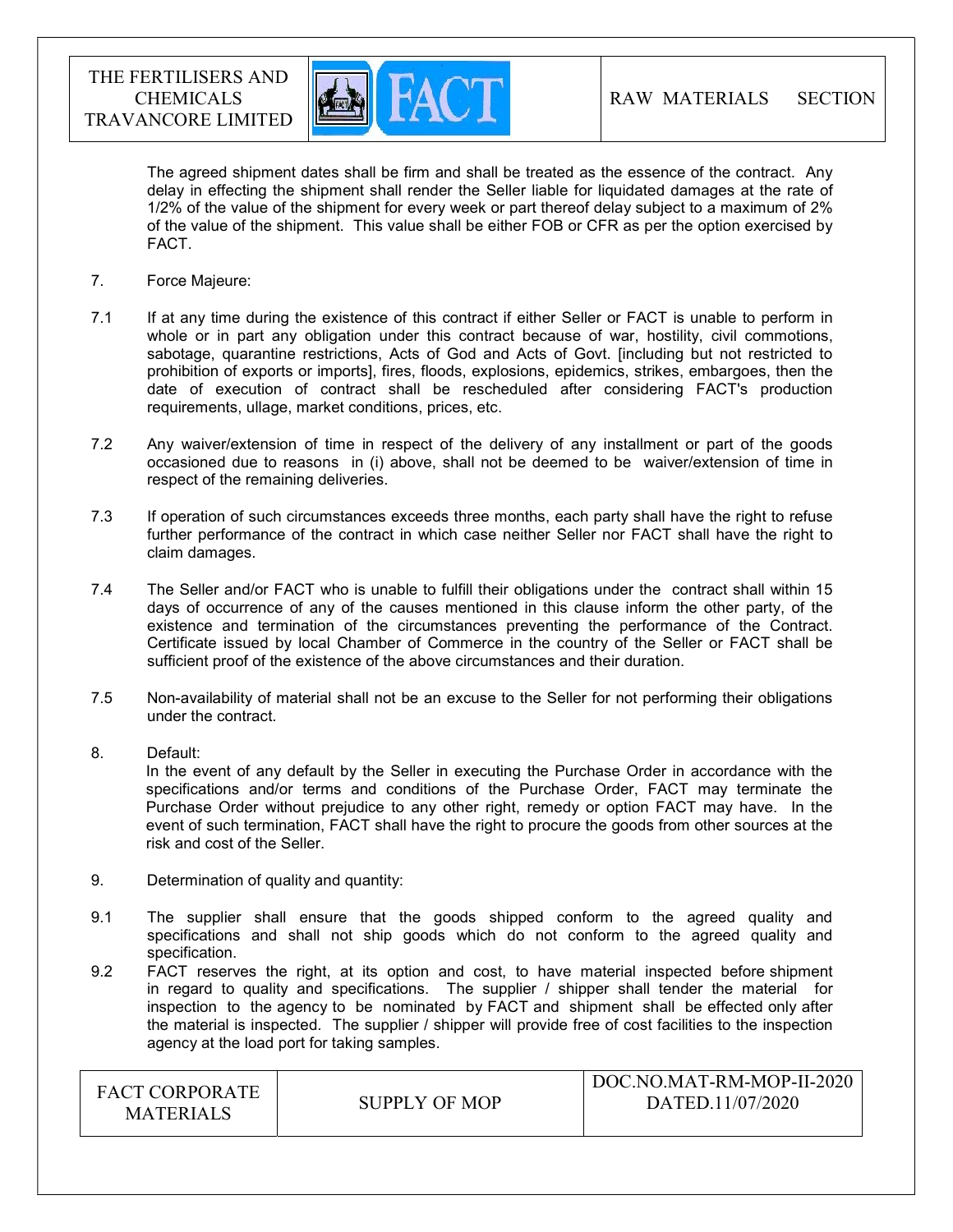

- 9.3 Irrespective of whether FACT appoints inspection agency or not, it will be obligatory on the part of the supplier to obtain Certificate of Inspection from Internationally reputed Inspection Agency to the effect that material is in accordance with the specifications laid down in the contract. This shall accompany the shipping documents. The inspection fee shall be borne by supplier.
- 9.4 For the purpose of determining quality, the Inspection Agency may at their discretion draw samples of the material at the producing factory as specified in the contract but shall draw samples in all cases in the customary manner during the loading of the vessel with a view to ensure that the material conforms to the contractual specifications. Analysis report should specify the nutrients and other requirements of the contractual specifications. The report shall specify the methods of analysis used, type of sieve used for determination of particle size and also the contract number, the quantity loaded and name of the vessel. A clear inspection note will be released by the Inspection Agency only if they are satisfied that the cargo meets contractual specifications.
- 9.5 Sample shall be drawn by Central Fertilizer Quality Control Laboratory in India or any other lab nominated by Govt. of India /respective state for the purpose. The quality so determined based on analysis done by Central Fertilizer Quality Control Laboratory any other lab nominated by Govt. of India /respective state at discharge port shall be final and binding on supplier.
- 9.6 In case the cargo is not meeting the FCO specifications, the cargo will be rejected. The supplier shall refund cost of material and all the consequential handling and the distribution cost thereof immediately on FACT's first demand failing which penalty  $@$  18% p.a. shall be payable up to the date of actual remittance by the supplier.
- 10. Weighment:

 Weighment shall be as determined by draft survey conducted through an independent internationally reputed surveyor/inspection agency appointed by FACT at the port of discharge. The payment shall be based on B/L quantity or drafts survey whichever is less. Quantity declared as damaged cargo shall also be treated as quantity delivered short and shall be treated accordingly. In such cases, supplier shall refund cost of damaged cargo or quantity received short from the B/L quantity based on draft survey at the port of discharge immediately on FACT's first demand failing which penalty @ 18% p.a. shall be payable up to the date of actual remittance by the supplier.

11. Title and Risk:

Title to the goods and risk shall pass from Seller to FACT as per INCOTERMS 2000, as amended from time to time.

- 12. Amendment of the Purchase Order: Any amendment or modification to this Purchase Order shall be made in writing with the concurrence of the Seller, where required.
- 13. Law:

The governing law for this Purchase Order shall be Indian law. The proper language of the Purchase Order shall be English. The Seller agrees to submit himself to the Jurisdiction of Indian Courts of Law.

14. Seller warrants that the goods are free and clear of liens and encumbrances and that he has good and marketable title to the same.

| <b>FACT CORPORATE</b><br><b>MATERIALS</b> | SUPPLY OF MOP | DOC.NO.MAT-RM-MOP-II-2020<br>DATED.11/07/2020 |
|-------------------------------------------|---------------|-----------------------------------------------|
|-------------------------------------------|---------------|-----------------------------------------------|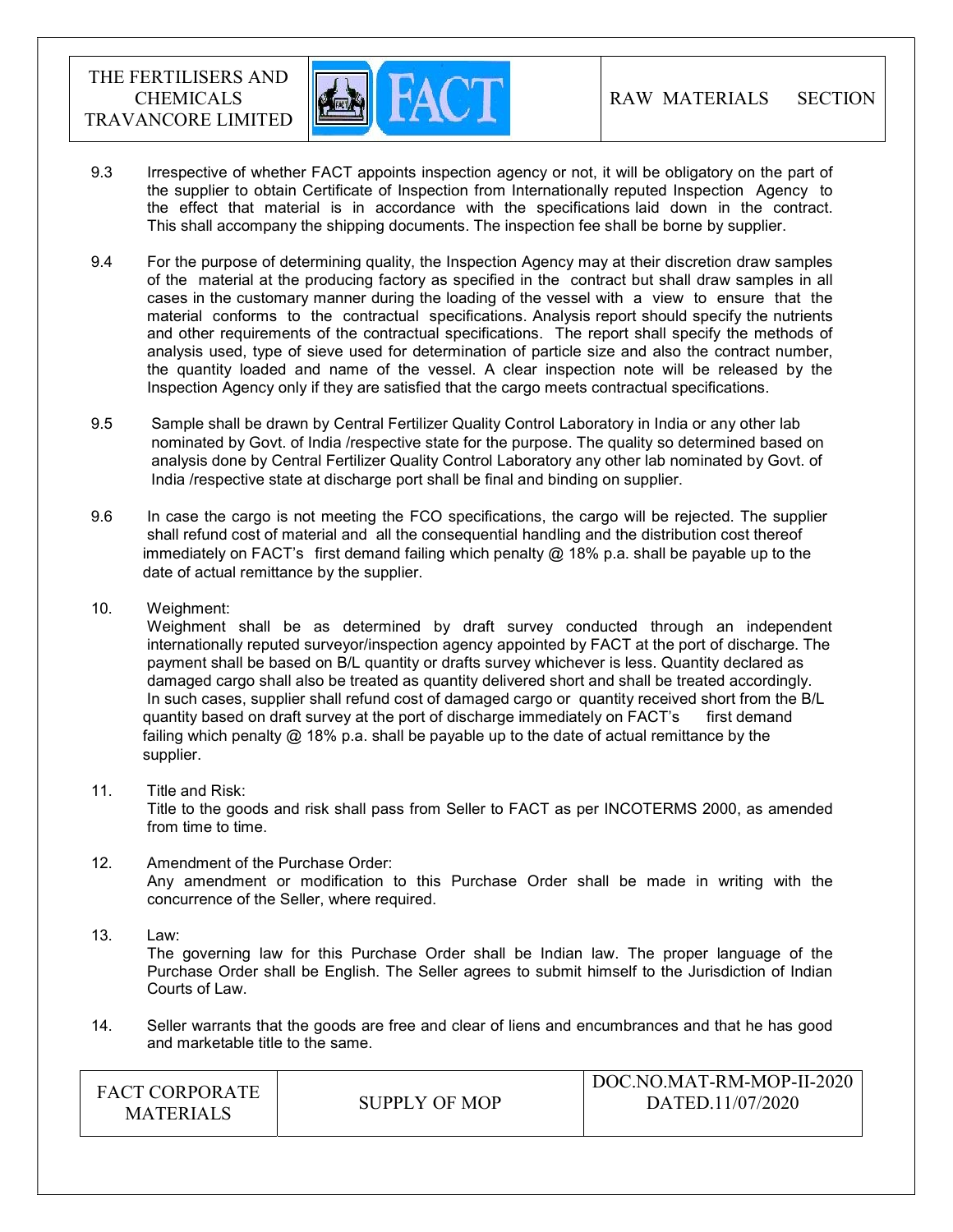

15. Arbitration:

If any dispute (s) arises out of or in connection with this contract, or in respect of any defined legal relationship associated therewith or derived therefrom, the parties agree to submit the disputes to arbitration under the ICADR (International Centre for Alternative Dispute Resolution) Arbitration Rules 1996. The authority to appoint the arbitrator shall be the International Centre for Alternative Dispute Resolution. The number of Arbitrator shall be one and the language of the arbitration proceedings shall be English. The place of arbitration proceedings shall be Ernakulam in Kerala.

- 16. Seller's Indian Agent: The Seller shall disclose the name and address of his Indian agent/representative along with following information.
- 16.1 Indian Agent's registration Nos. and their permanent income tax account number.
- 16.2 Amount and nature of commission/remuneration.
- 16.3 A copy of terms and conditions of the appointment of the Indian agent including the commission being paid to them shall be furnished along with the bid. In case the Seller has no agent in India, the Seller shall certify that they have no agents in India and that no remuneration is to be paid to any Indian Party. If the seller does not indicate the name of his agent or representative in India, and the amount of commission payable to him in the offer, it will be assumed that no agents' commission is involved.
- 16.4 FACT shall deduct the Indian agent's commission, if applicable from the value of the Seller's invoice and pay to the Indian Agent in equivalent Indian rupees (rate of exchange being the rate at which payment was made to Seller) by cheque, as per the agreed payment terms. In case the Indian Agents are foreign controlled company as defined under section 28 of the Foreign Exchange Regulation Act, 1973 or any other act as in force, certificate/permission from Reserve Bank of India/Government of India as the case may be that they are entitled to do the agency business and receive commission from buyers should be enclosed along with the bid.
- 16.5 The information required above shall include those agents situated in India who have some other kind of commercial relationships and may not fall within the usual definition of agent. In cases where there is no agent but the Seller has any Indian Branch or subsidiary or a financially interlinked concern, the same shall be intimated to us. This will also include such Indian agents who are paid general retainer fee and may not have any reference to this purchase order.
- 16.6 Should we suffer any loss or penalty because of the failure of the Seller to disclose the details mentioned above about their agents, FACT shall hold the Seller responsible for such loss or penalty and shall be entitled to claim from them damages for breach of the above provisions of the contract and also to resort to such other action which FACT may consider appropriate.
- 17. This Purchase Order is placed by FACT, The Fertilisers and Chemicals Travancore Limited. It is expressly made clear that the Government of India is not a party to this Purchase Order and has no liabilities, obligations or rights on this order.

| <b>FACT CORPORATE</b><br><b>MATERIALS</b> | SUPPLY OF MOP | DOC.NO.MAT-RM-MOP-II-2020<br>DATED.11/07/2020 |
|-------------------------------------------|---------------|-----------------------------------------------|
|-------------------------------------------|---------------|-----------------------------------------------|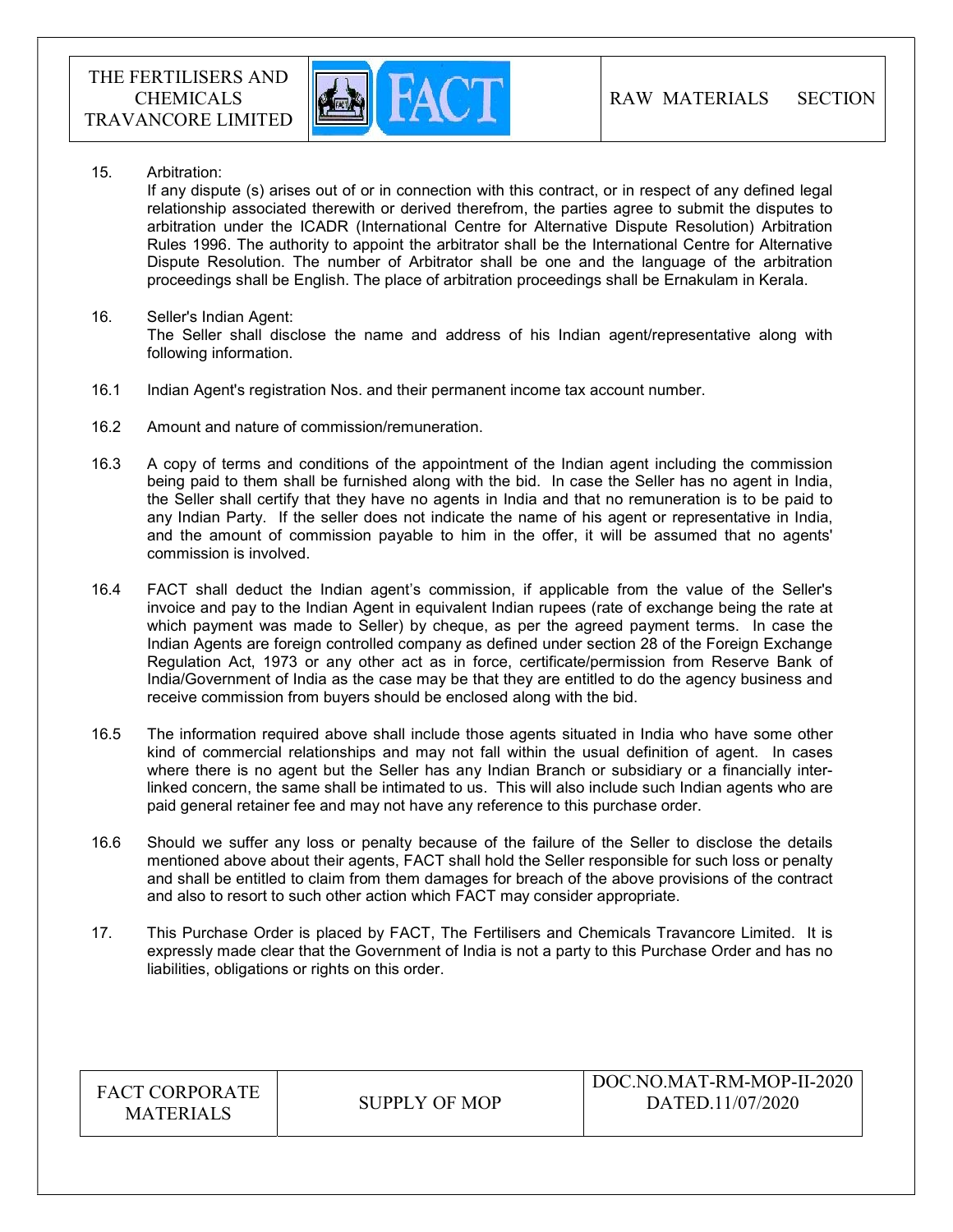

#### Annexure-F

#### SHIPMENT TERMS FOR FOB CONTRACT

- 1 FACT undertakes to provide transportation for carriage of the cargo in bulk.
- 2 FOB terms between Seller and their supplier if any shall not apply for contract arising out of this enquiry. It shall be as per FACT's terms only (with agreed variations). Seller shall forward the full loadport details, as well as firm loadport laycan with a spread of not less than 5 days, in conformity with the Purchase Order schedules or as required by FACT for each shipment, in case schedule is not finalised prior to issue of Purchase Order.
- 3 FACT will chart a suitable vessel and seller shall forward their acceptance of such nominated vessel within 24 hrs from the nomination. FACT reserves the right to substitute named vessel after giving prior intimation to the Seller.
- 4 The vessel shall report to the Seller or Seller's agents at the load port and present herself for loading the cargo as per loadport terms and conditions as incorporated in the Charter Party.
- 5 Insurance:

 FACT shall arrange to insure the cargo. On completion of loading, sailing details such as quantity, B/L No. and date, load port, ETA Tuticorin shall be sent by email to sreejith@factltd.com / kennedy@factltd.com or faxed to Deputy General Manager[Materials]-RM [Fax:91-484-2545172], Assistant General Manager [Finance & Accounts] [Fax: 91- 484 - 2545039] and our under writers, details to be intimated later.

- 6 All claims at the loadport like demurrage, despatch, dead freight, etc, shall be settled directly between the Seller and the vessel owner. Suitable provision shall be made to this effect in the Charter Party. FACT shall render assistance, if required, to the Seller/Owner in settling such claims.
- 7 Seller shall be liable for any demurrage incurred at the load port on account of any delay in loading outside the permissible laytime. Any delay due to the vessel's condition or breakdown or inability of the vessel's facility to load cargo within the time allowed, shall not count as used laytime. If cargo is not available after ship has arrived in the port of loading according to schedule, the tenderer shall be responsible for the costs and demurrage of the vessel, and dead freight, if any due to incomplete loading because of the un-readiness of either part or whole of the goods when the vessel has been in port at due time, and the notice of readiness has been served and accepted.
- 8. Port charges, quay dues and similar dues on ship to owner's account. Supplier to pay all dues, taxes and duties on the cargo in the country of origin.
- 9. The cargo shall be loaded by supplier / shipper free of expenses and risk to the vessel but under the supervision of Master
- 10. All other terms and conditions not indicated in these shipment terms shall be as per the Terms and Conditions of the Order and the relevant Charter Party.

| <b>FACT CORPORATE</b><br><b>MATERIALS</b> | SUPPLY OF MOP | DOC.NO.MAT-RM-MOP-II-2020<br>DATED.11/07/2020 |
|-------------------------------------------|---------------|-----------------------------------------------|
|                                           |               |                                               |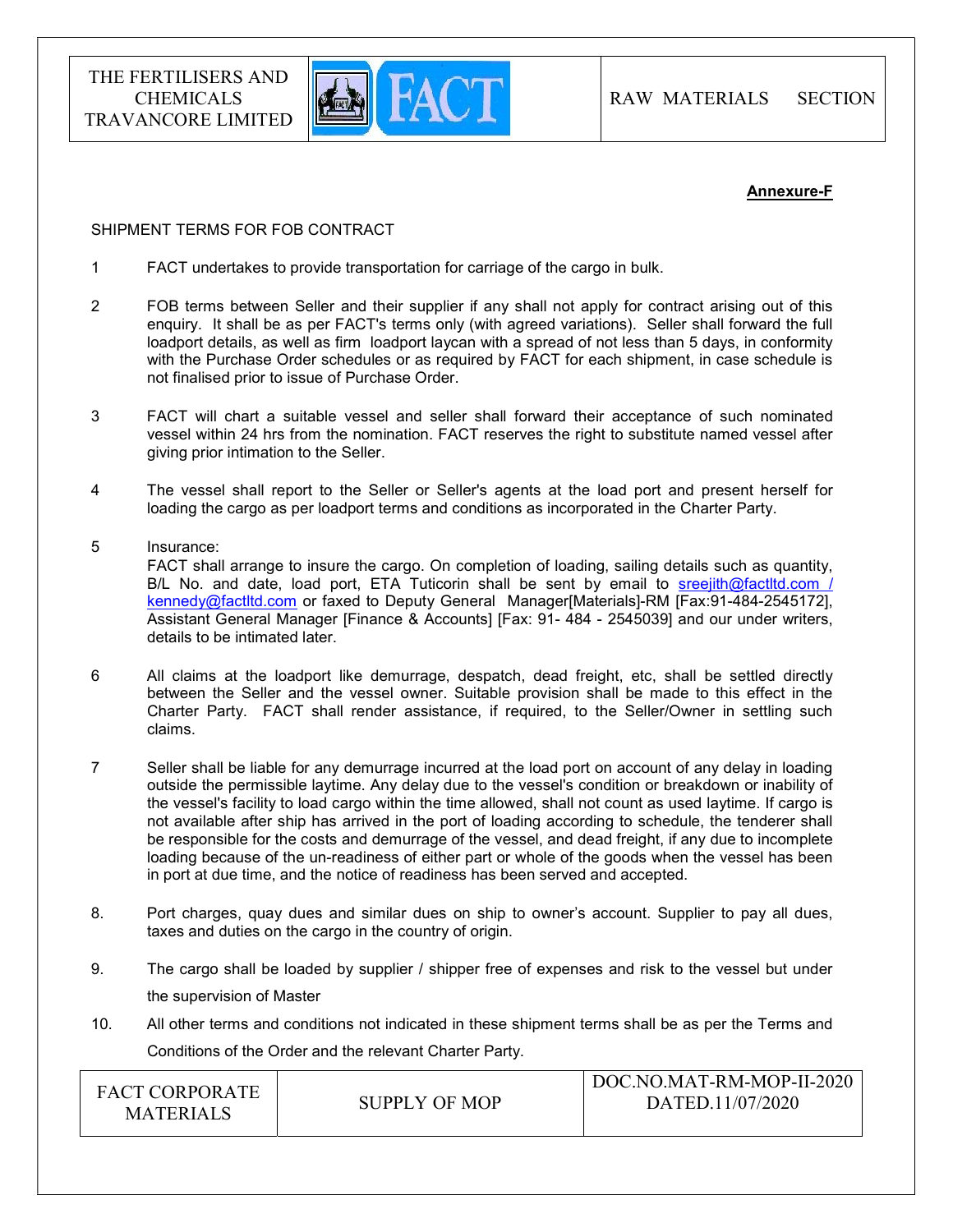

#### Annexure-G

#### SHIPMENT TERMS FOR CFR CONTRACT

- 1 FACT can declare CFR option only after getting NOC from Transchart, Ministry of Surface Transport, New Delhi. Seller shall provide at his own expense proper transportation for carriage of the cargo in transit subject to Government of India policy directives in this regard. Indian flag vessels to be accorded first right to refusal. Seller shall forward C/P on finalisation of vessel. Freight shall be pre-paid.
- 2. Vessel nominated shall conform to ISM code/Grain code for safe operations and pollution prevention and other statutory requirements of Indian/International Maritime Authorities, applicable for carriage of Fertiliser as relevant. The necessary clearance from port authorities on account of Age/Class/Flag to be obtained by suppliers/vessel owners. Non-compliance or lack of necessary supporting documents to show compliance with the above and consequent damages, if any, shall be to Seller's account.

 As per Shipping Development Circular issued by DG Shipping, cargo vessels visiting an Indian Port on the West Coast or plying in the Indian territorial waters in the Arabian Sea or the Indian EEZ during the period of foul weather (being 1st June to 31st August), shall be less than 25 years of age. In case the ship chartered by the supplier is 20 years or more of age, the shipping agents of the suppliers shall obtain necessary clearance from the authorities and the time taken to obtain such clearance shall be to ship owners' / suppliers' account and the same shall be excluded while calculating the laytime.

- 3 Discharge rate : 5000 MT PWWD SHEX EIU. In SHEXEIU, "H" standing for "Holiday" shall mean the holidays declared by the Tuticorin Port Trust.
- 4 Demurrage Rate and Despatch Rate: Shall be indicated by Seller while nominating the vessel. [Despatch rate shall not be less than half of the demurrage rate]
- 5 Discharge Port : 1/2 SB Tuticorin. Cost of shifting between berths including bunker fuel used shall not be borne by FACT and time used in shifting shall not be counted as laytime or time on demurrage. Deviation will be suitably loaded for evaluation.
- 6 Arrival draft at Tuticorin: Maximum 11.5 Meter with tide and 11 Meter without tide.

 In case arrival draft exceeds permissible draft, lightening to be arranged by Seller at their own risk and cost including time lost. It shall be Seller's responsibility to ensure that the vessel arrives with the permissible/available draft at Tuticorin whichever is less.

- (a) The vessel shall give free use of all available gear for discharging as also lights for night work on board. Seller shall allow free use of gear, winches and derricks. If all gear's are not available, discharge rate to be reduced proportionately.
- (b) Cost of opening and closing of hatches shall be to ship owners / supplier's account and time used not to count as lay time.

| <b>FACT CORPORATE</b><br><b>MATERIALS</b> | SUPPLY OF MOP | DOC.NO.MAT-RM-MOP-II-2020<br>DATED.11/07/2020 |
|-------------------------------------------|---------------|-----------------------------------------------|
|-------------------------------------------|---------------|-----------------------------------------------|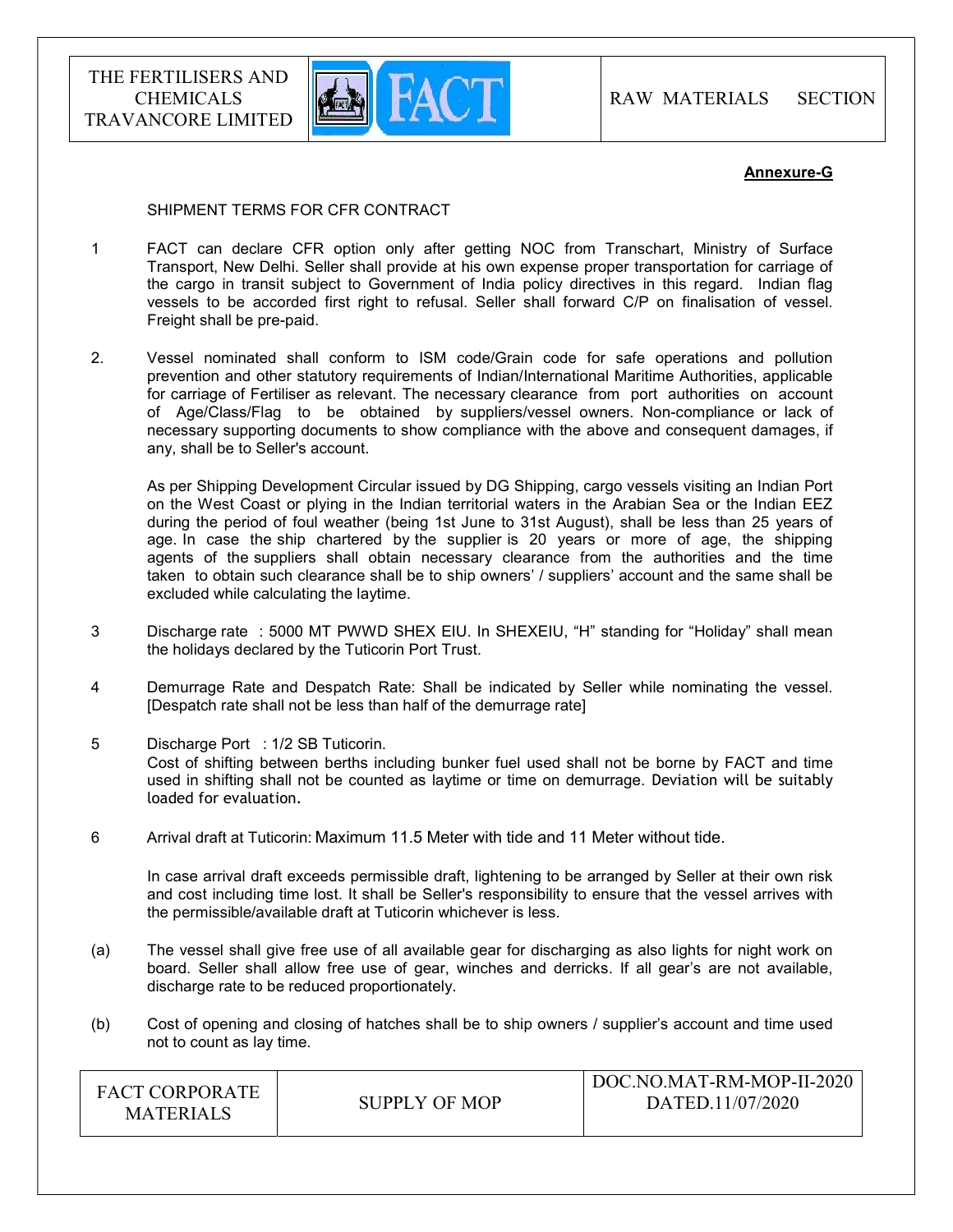

- (c) Overtime to the account of party ordering the same. Officers" / Crews" overtime to be always for supplier's / ship owner's account.
- (d) Time consumed by the vessel in moving from the discharge port / anchorage to anchorage / discharging berth will not count as lay time.
- (e) All expenses and costs arising from the failure of the machines/equipments of the vessel, or if the vessel is pulled out from the berth on account of safety reasons by the port to be on the account of sellers.
- 7 The following vessel details shall be furnished by Seller while nominating vessel, by email to smkrishna@factltd.com or Fax [91-484-2546934 / 2546831] addressed to General Manager [F&S].
	- i] Flag
	- ii] Classification
	- iii] Year of built
	- iv] GRT/NRT, LOA & Draft
	- v] Registered owners
	- vi] Operators
	- vii] Charterers
	- viii] P&I club
	- ix] Hull U/W & terms of cover
	- x] Particulars of performance of vessel's last 2 voyages.
	- xi] Agents at load port and discharge port.
	- xii] Demurrage and despatch rates.
- 8 Expected loading days and arrival date at Tuticorin shall be intimated to FACT for each shipment while nominating the vessel in conformity with the Purchase Order.
- 9 Insurance:

 The vessel chartered by Seller shall not be more than 15 [Fifteen] years in age and shall be of the highest Lloyd's or equivalent classification, failing which Seller shall be liable for any additional insurance premium paid or payable by us. Any extra insurance and customs duty thereon due to age/class/flag/GIC non-approval of vessel shall be to Seller's account. Same shall be deducted from the Seller's bills. War risk premium for vessel and crew bonus, if any payable to vessel owners as per C/P for calling at nominated load port is to be borne by Seller.

- 10 On completion of loading, sailing details such as quantity, B/L No. and date, loadport, ETA Tuticorin and value shall be sent by email to **smkrishna@factltd.com** or faxed to General Manager [F&S][Fax: 91-484-2546934/ 2546831], Deputy General Manager Finance[Bills] [Fax: 91- 484 - 2545039] and FACT's under writers, details will be intimated later.
- 11 Seller shall obtain, from the carrier at his own expense on board shipped, Ocean Bill of Lading, clean and transferable in the name of FACT, dealing only with the cargo as per the Purchase Order to Tuticorin, India and courier the copies of the Shipping documents.

12 The sailing progress of vessel shall be reported to General Manager [F&S] by email to smkrishna@factltd.com or by fax [91-484-2546934/ 2546831] at least 72 hours before arrival,

| <b>FACT CORPORATE</b><br>SUPPLY OF MOP<br><b>MATERIALS</b> | DOC.NO.MAT-RM-MOP-II-2020<br>DATED.11/07/2020 |
|------------------------------------------------------------|-----------------------------------------------|
|------------------------------------------------------------|-----------------------------------------------|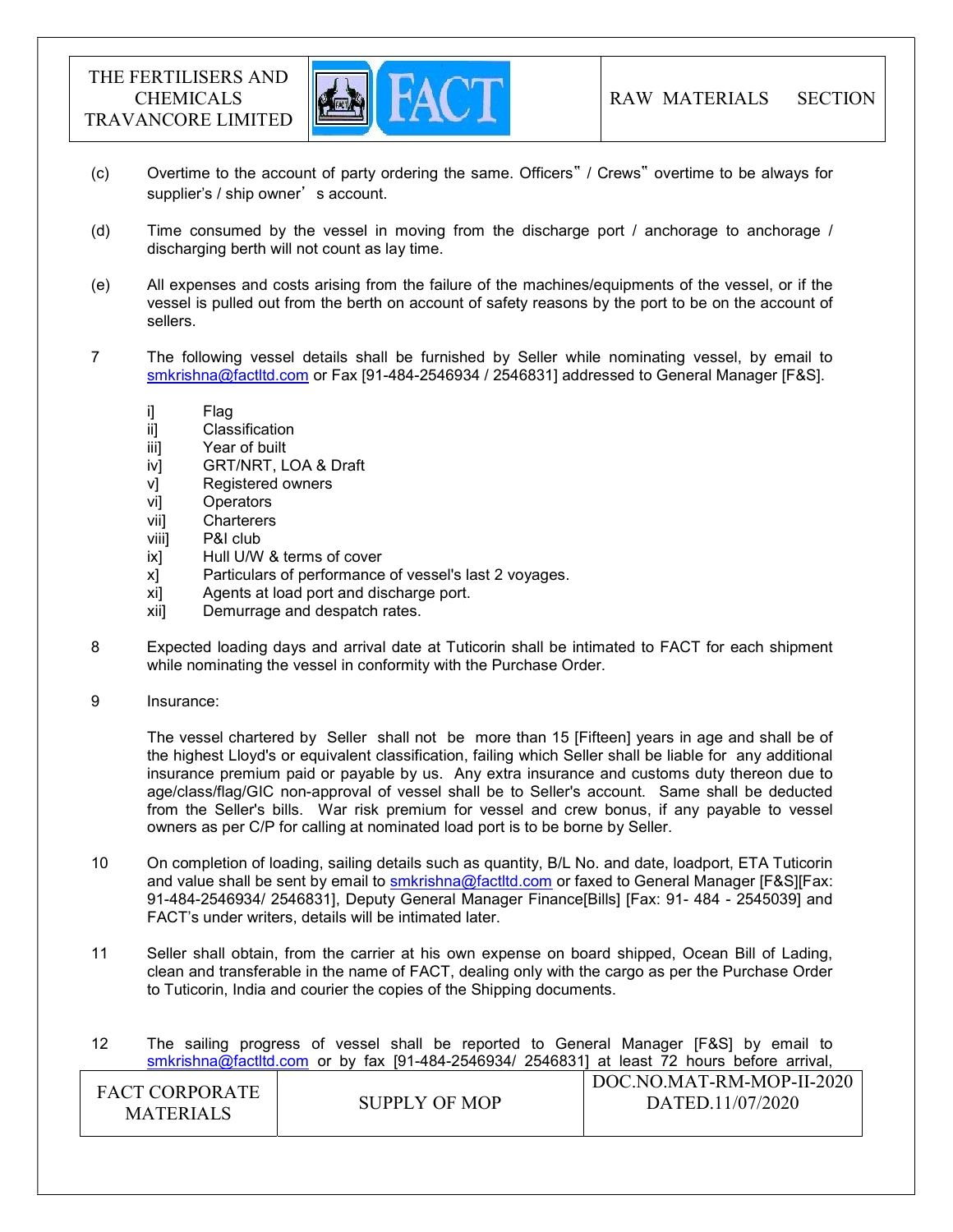

stating the anticipated hour of arrival. Similar notice shall be given at least 48 hours, 36 hours and 24 hours in advance of the ETA of vessel and thereafter any change every 1 hour.

13 Laytime: Based on discharge rate of 5000 MT PWWD SHEX EIU. In SHEXEIU, "H" standing for "Holiday" shall mean the holidays declared by the Tuticorin Port Trust.

 N.O.R. time: NOR shall be tendered during official working hours only, i.e. between 09:30 hrs to 17:00 hrs from Monday to Friday and 09:30 hrs to 12:00 hrs on Saturday.

 Laytime shall commence only 24 hours after the receipt and acceptance of Notice of Readiness [N.O.R.] as above and shall end on completion of discharge.

 Time shall not be counted between 12.00 noon on Saturday and 8.00 a.m. on Monday and not between 5.00 p.m. (Noon if Saturday) on the last working day preceding a local and legal holiday and 8.00 a.m. on the first working day thereafter even if used, unless the vessel is already on demurrage. Receivers have the right to work during excepted period such time used not to count as lay time.

 If the port authorities prohibit discharging during night time, time so lost shall not count as used laytime.

- 14 Berthing delay on account of any reason over which FACT has no control including but not limited to tide not being available or other such natural causes, vessel missing the last pilot of the day, etc., shall not be included in laytime.
- 15 Any delay in commencing discharge on account of delay in obtaining the free pratique customs clearance, immigration, etc., by the vessel's agents and any port charges on this account shall not be to FACT's account.
- 16 If the vessel is unable to complete unloading within the allowable laytime, due to any cause attributable to FACT, FACT shall pay to Seller demurrage at the rate agreed to or as per C/P whichever is lower. Despatch rate shall not be less than half of the demurrage rate. Demurrage/despatch shall be settled within 30 days of mutual acceptance of laytime statement.
- 17 If, however, demurrage is incurred at the port of discharge by any reason over which FACT have no control including but not limited to fire, explosion, storm or by strike, lockout stoppage or restraint of labour by breakdown of machinery or equipment in or about the plant/unloading facilities of FACT or any other force majeure circumstances, no demurrage shall be payable.
- 18 FACT shall not be liable for any demurrage in the event of the vessel coming prior to or after the laydays stipulated by FACT. In case of early arrival, vessel shall be deemed to have given NOR at 9:30 hrs on the first working day of the lay days given by FACT.
- 19 At discharge port, dues on vessel shall be for the Seller's account, but dues on cargo including import duties, taxes and customs duties shall be to FACT's account.
- 20 In case documents are not made available to FACT prior to arrival of vessel, delivery order shall be issued by Seller's/Vessel Owner's agents to FACT's representatives at Tuticorin against ordinary Letter of Indemnity issued by FACT. Freight to be pre-paid. Any delay, damages or costs in

| FACT CORPORATE<br><b>MATERIALS</b> | SUPPLY OF MOP | DOC.NO.MAT-RM-MOP-II-2020<br>DATED.11/07/2020 |
|------------------------------------|---------------|-----------------------------------------------|
|------------------------------------|---------------|-----------------------------------------------|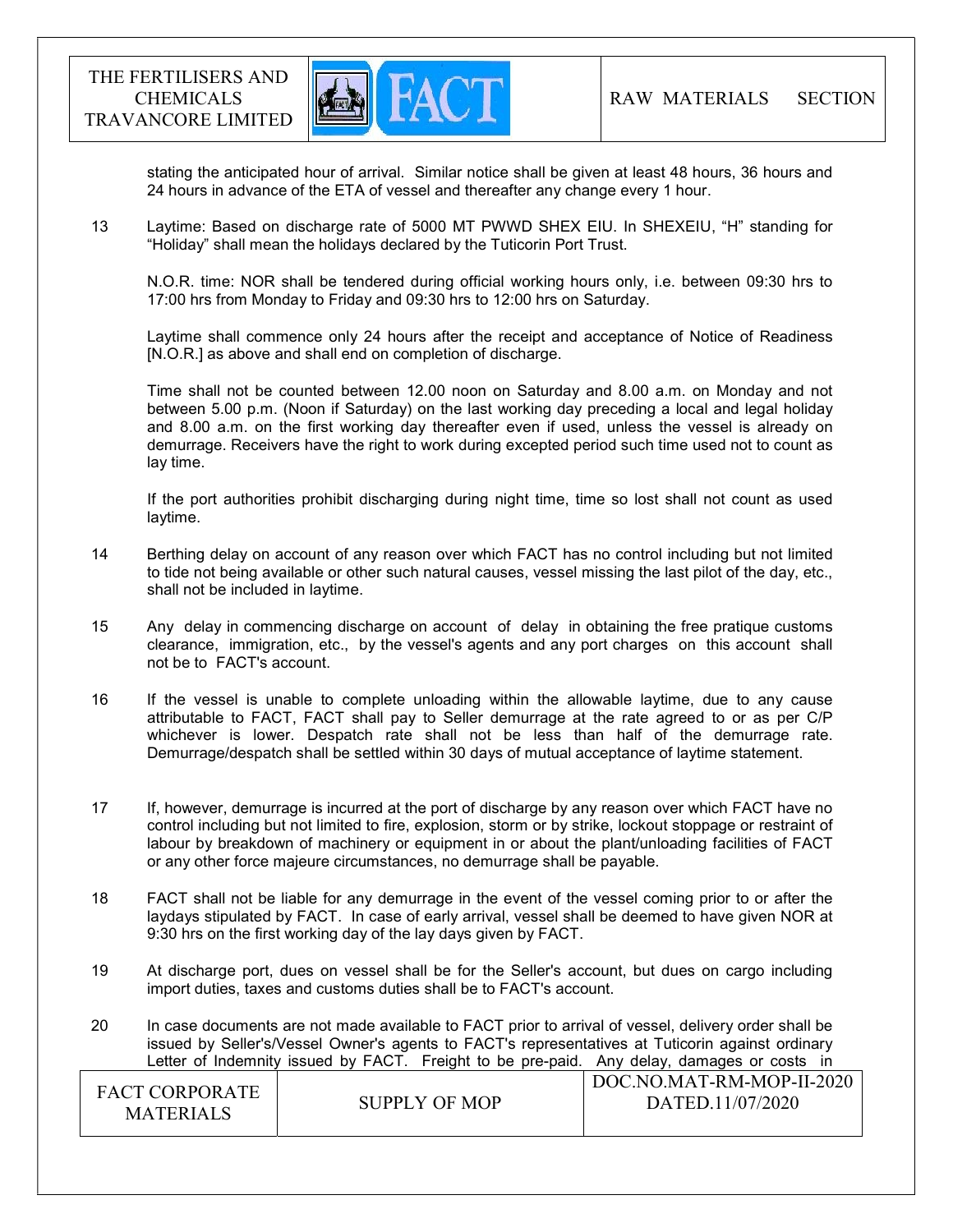



obtaining the delivery order for discharging the cargo from vessel owners/agents on account of nonsettlement of dues to owners/port by Seller/Seller's agents or for any reason not attributable to FACT shall be to Seller's account.

#### 21 Consignee:

 GENERAL MANAGER (F&S), FACT LTD, EEC BUILDING, MARKETING DIVISION, UDYOGAMANDAL, COCHIN - 683 501

Notify party:

 FACT MARKETING DIVISION, UDYOGAMANDAL, COCHIN - 683 501

-----

- 22 Vessel/crew shall comply with all rules and regulations of Tuticorin Port Trust.
- 23 All other terms and conditions shall be as per relevant charter party. The provisions stipulated in this Purchase Order shall however supercede those of the charter party wherever they are found to be at variance to each other.

| <b>FACT CORPORATE</b> |
|-----------------------|
| <b>MATERIALS</b>      |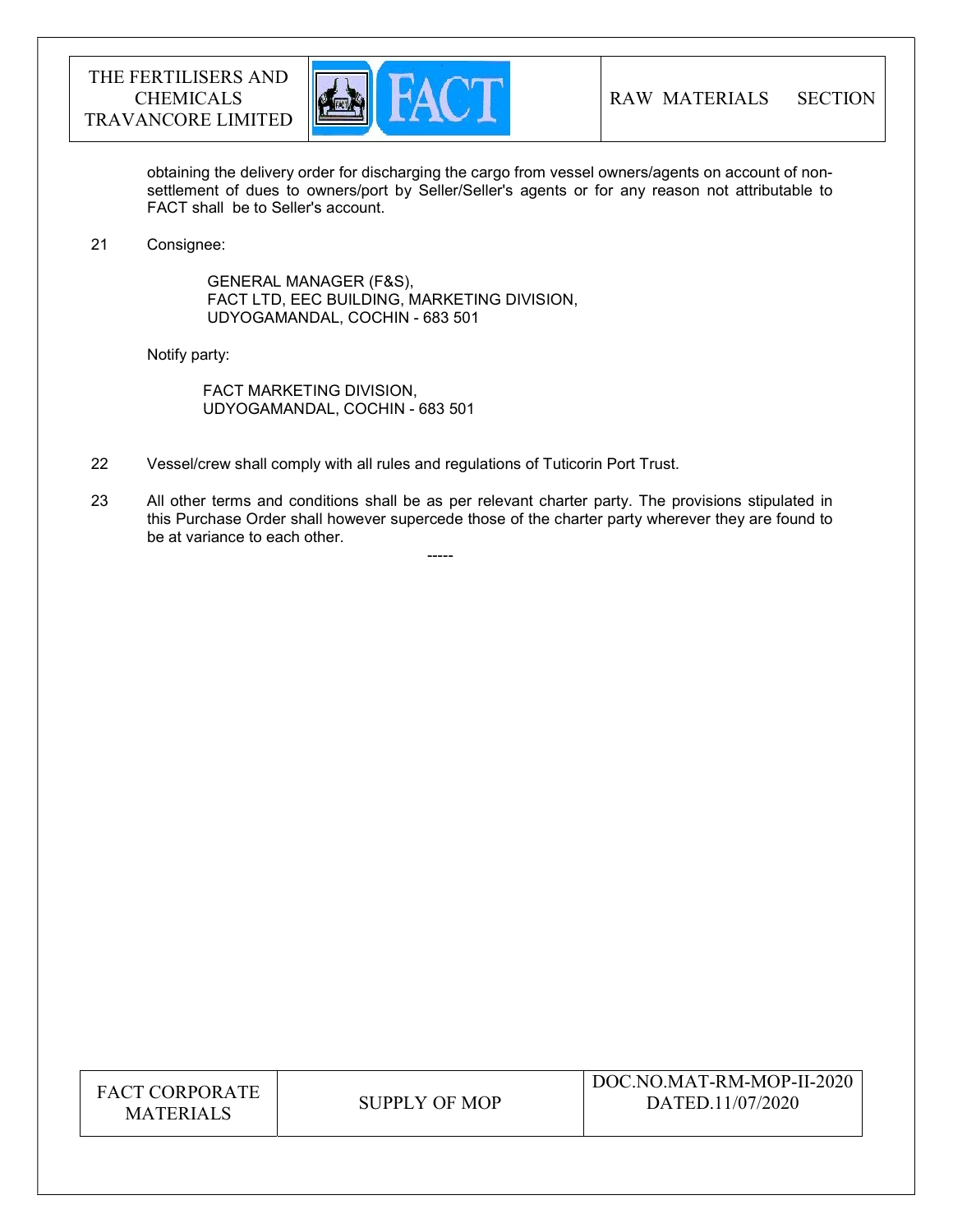

#### Annexure - H

#### COMPLIANCE STATEMENT

Ref: Enquiry No. MAT-RM–MOP-II-2020 dated 11/07/2020

We have read and understood all the Enquiry Documents (Enquiry Notice and all Annexures) against your enquiry no. MAT-RM-MOP-II-2020 dated 11/07/2020 and hereby confirm our acceptance to the same except for the deviations listed below:

| <b>LIST OF DEVIATIONS</b> |             |                               |
|---------------------------|-------------|-------------------------------|
| Document/<br>Clause No.   | Description | <b>Reasons for Deviations</b> |
|                           |             |                               |
|                           |             |                               |
|                           |             |                               |
|                           |             |                               |
|                           |             |                               |
|                           |             |                               |
|                           |             |                               |
|                           |             |                               |
|                           |             |                               |

Name of Vendor:

Name & Designation of Authorized Signatory:

Seal & Signature:

Date:

| <b>FACT CORPORATE</b><br><b>MATERIALS</b> | SUPPLY OF MOP | DOC.NO.MAT-RM-MOP-II-2020<br>DATED.11/07/2020 |
|-------------------------------------------|---------------|-----------------------------------------------|
|-------------------------------------------|---------------|-----------------------------------------------|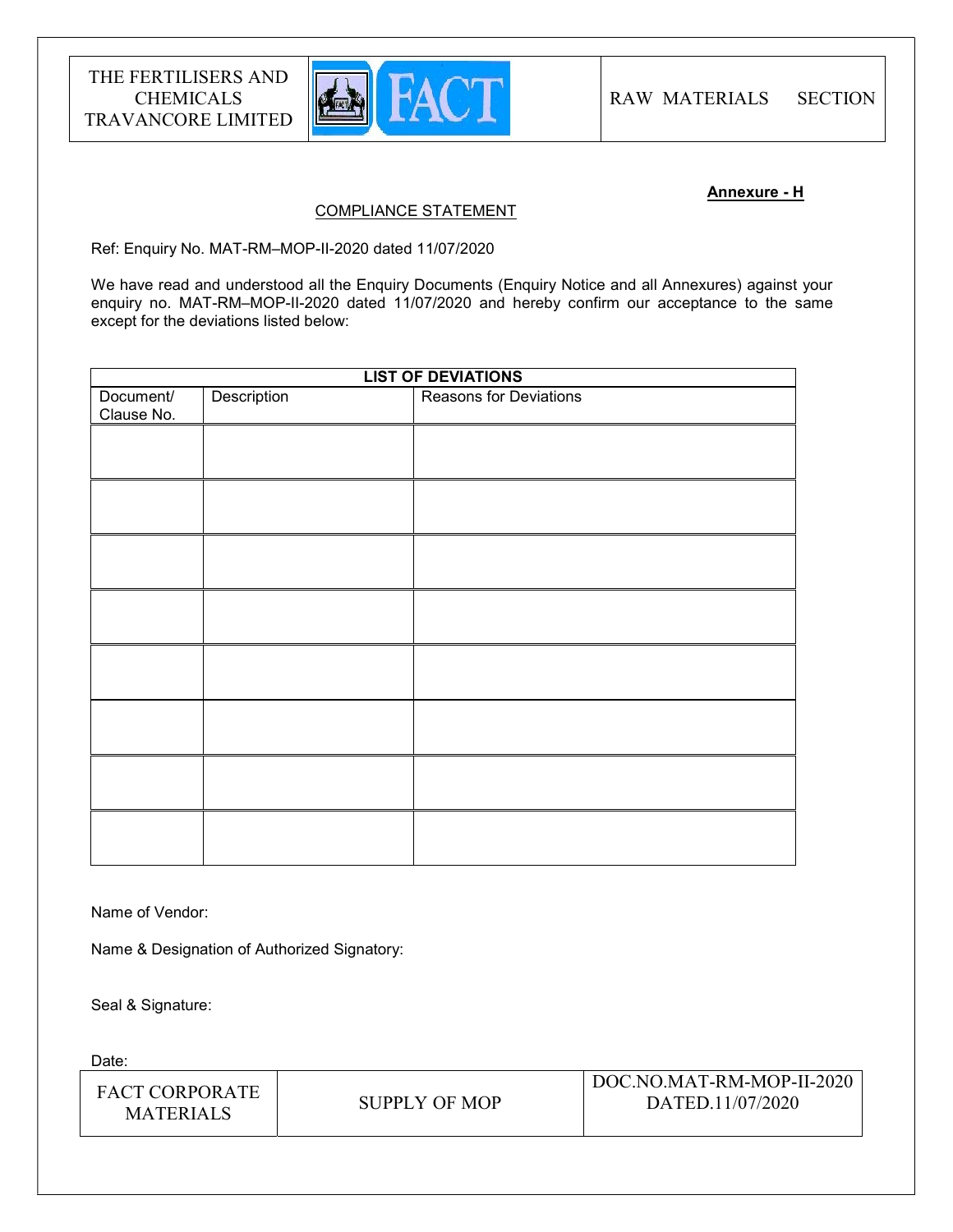

#### Annexure- J

Enquiry No. MAT-RM–MOP-II-2020 dated 11/07/2020

# (UN-PRICED COPY OF PRICE BID)

| SI. No                | Price elements         | Whether Quoted or Not |
|-----------------------|------------------------|-----------------------|
| 1                     | FOB 180 days Price     | Quoted / Not quoted   |
| $\mathbf{2}^{\prime}$ | CFR 180 days Price     | Quoted / Not quoted   |
| 3                     | Franchise discount     | Quoted / Not quoted   |
| 4                     | <b>Other Discounts</b> | Quoted / Not quoted   |
| 5                     | Arrival at Tuticorin:  | During                |

Offer is valid till:

Name of Bidder:

Signature of Authorized Signatory

Date: Place: Seal: Seal: Seal: Seal: Seal: Seal: Seal: Seal: Seal: Seal: Seal: Seal: Seal: Seal: Seal: Seal: Seal: Seal: Seal: Seal: Seal: Seal: Seal: Seal: Seal: Seal: Seal: Seal: Seal: Seal: Seal: Seal: Seal: Seal: Seal: Seal:

FACT CORPORATE MATERIALS SUPPLY OF MOP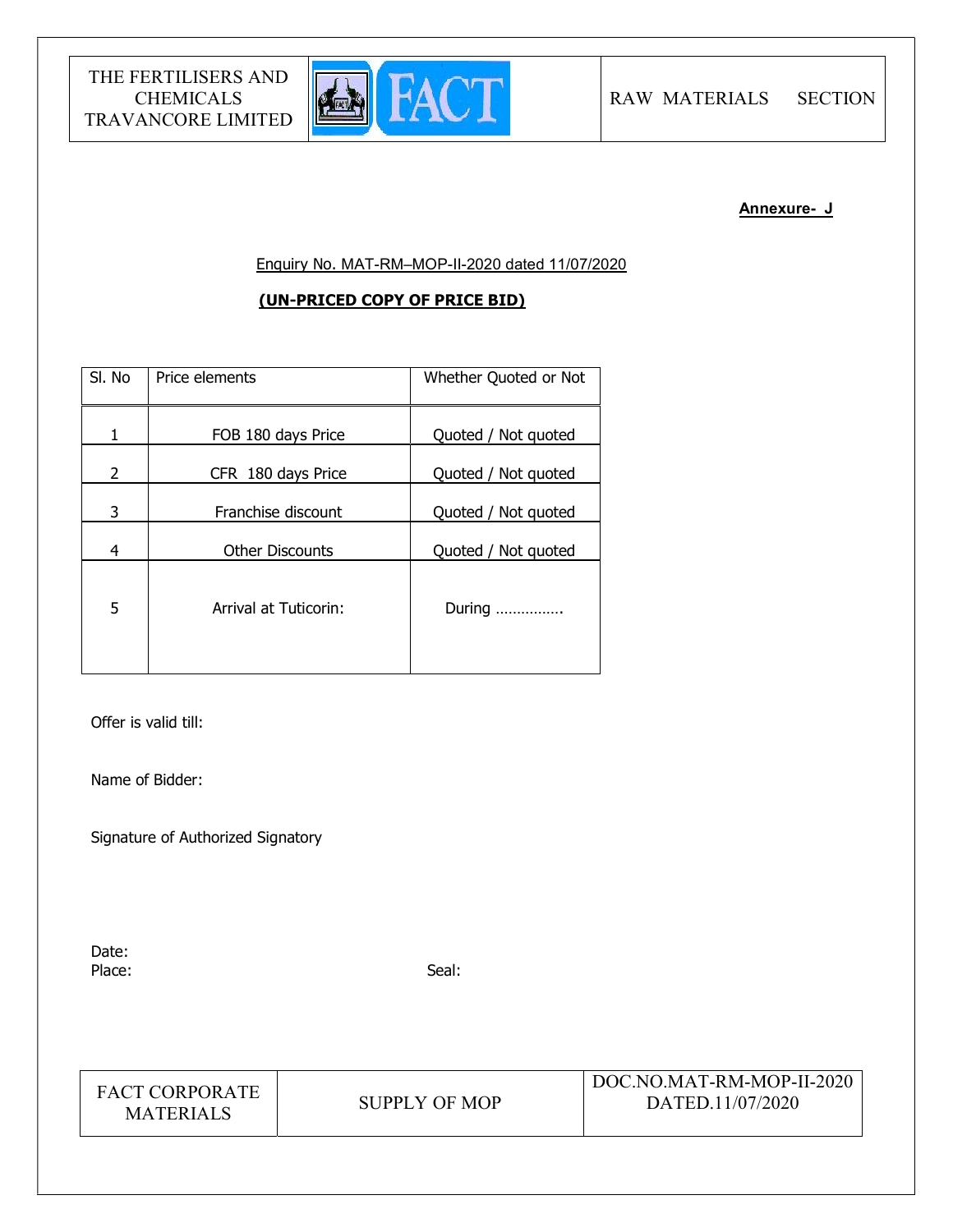

# Annexure - K

## Enquiry No. MAT-RM–MOP-II-2020 dated 11/07/2020

# Part B- Price Bid

| SI. No         | Price elements               | Quote       |
|----------------|------------------------------|-------------|
| 1              | FOB 180 days Price           | USD  Per MT |
| $\overline{2}$ | CFR 180 days Price           | USD  Per MT |
| 3              | Franchise discount           | USD  Per MT |
| 4              | <b>Other Discounts</b>       | USDPer MT   |
| 5              | <b>Arrival at Tuticorin:</b> | During      |

Offer is valid till:

Name of Bidder:

Signature of Authorized Signatory

Date: Place: Seal: Seal: Seal: Seal: Seal: Seal: Seal: Seal: Seal: Seal: Seal: Seal: Seal: Seal: Seal: Seal: Seal: Seal: Seal: Seal: Seal: Seal: Seal: Seal: Seal: Seal: Seal: Seal: Seal: Seal: Seal: Seal: Seal: Seal: Seal: Seal:

| <b>FACT CORPORATE</b> |
|-----------------------|
| <b>MATERIALS</b>      |

SUPPLY OF MOP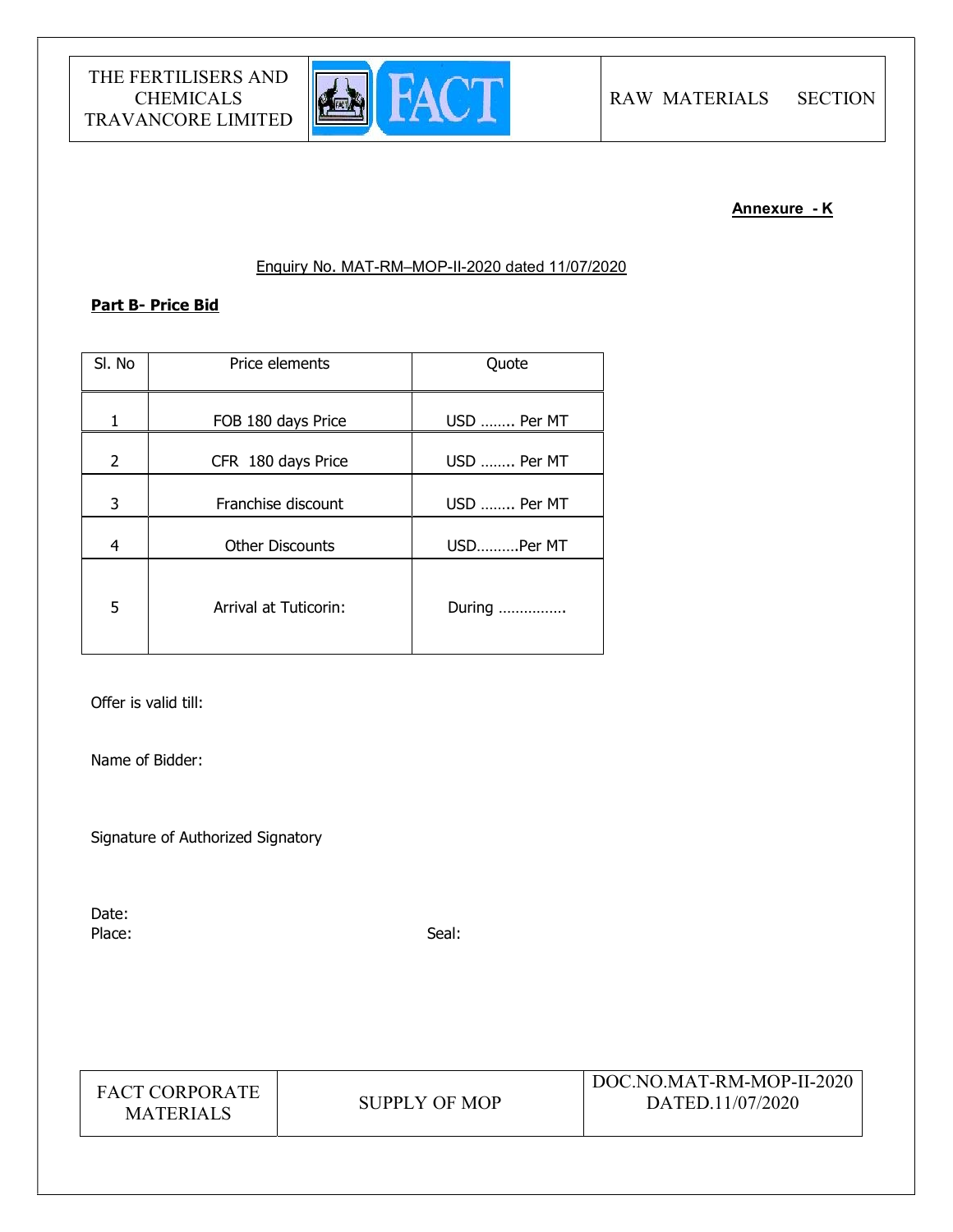

### Annexure - L

#### LIST OF FACT APPROVED BANKERS FOR BANK GUARANTEE:

Ref: Enquiry No. MAT-RM–MOP-II-2020 dated 11/07/2020

Please note that all bank guarantees against the above referred enquiry shall be issued and confirmed by the banks approved by FACT. The list of banks approved by FACT is attached.

#### A) STATE BANK OF INDIA

1. State Bank of India,

#### B) NATIONALISED BANKS:

- 1. Allahad Bank,
- 2. Andhra Bank,
- 3. Bank of Baroda,
- 4. Bank of India,
- 5. Bank of Maharashtra,
- 6. Canara Bank,
- 7. Central Bank of India,
- 8. Corporation Bank,
- 9. Dena Bank,
- 10. Indian Bank,
- 11. Indian Overseas Bank,
- 12. Oriental Bank of Commerce,
- 13. Punjab & Sind Bank,
- 14. Punjab National Bank,
- 15. Syndicate Bank,
- 16. UCO Bank,
- 17. Union Bank of India,
- 18. United Bank of India,
- 19. Vijaya Bank.

## C) OTHER BANKS:

- 1. Bank of Rajasthan Limited,
- 2. Catholic Syrian Bank Limited

FACT CORPORATE ET CONFONATE SUPPLY OF MOP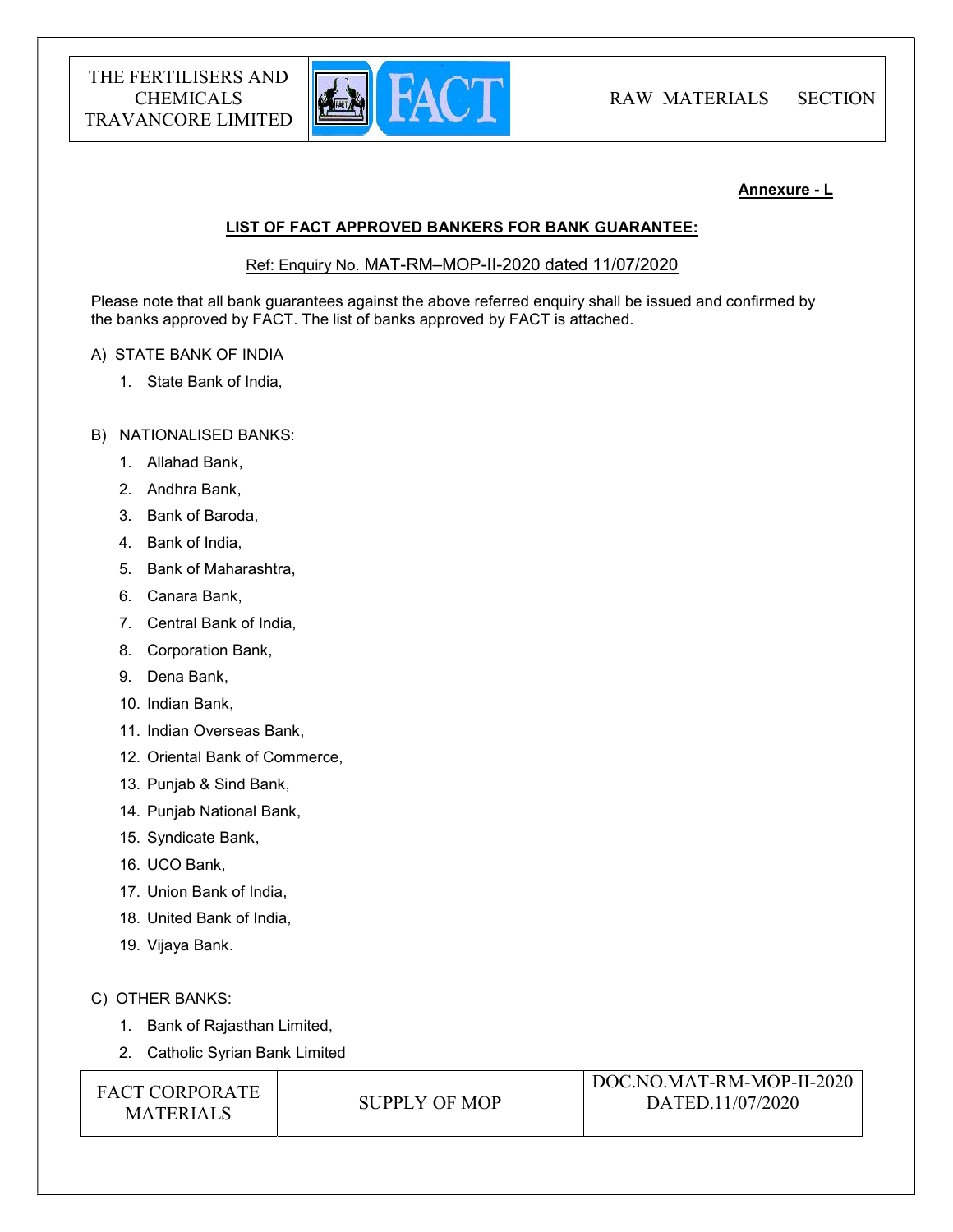

- 3. Kotak Mahindra bank Ltd.,
- 4. South Indian Bank Ltd.,
- 5. Tamilnad Merchantile Bank Ltd.,
- 6. The Federal Bank Ltd.,
- 7. The Jammu & Kashmir bank Limited,
- 8. The Karnatka Bank Limited,
- 9. SBER Bank

# D) FOREIGN BANKS:

- 1. ABN AMRO Bank N.V.,
- 2. American Express Bank Limited,
- 3. Bank of American National Trust & Saving Association,
- 4. Bank of Tokyo Limited,
- 5. Barclays Bank PLC
- 6. BNP Paribas
- 7. Calyon Bank
- 8. Citibank N.A.,
- 9. Deutsche Bank,
- 10. Development Bank of Singapore (DBS)
- 11. Hong Kong & Shanghai Banking Corporation Limited,
- 12. ING Vysya Bank
- 13. JP Morgan Chase Bank,
- 14. Standard Chartered Bank.

E) PRIVATE SECTOR BANKS:

- 1. Axis Bank Ltd.,
- 2. Housing Development Finance Corporation Ltd., (HDFC)
- 3. ICICI Bank Limited,
- 4. IDBI Bank Limited,

Note: If the Bank Guarantee is issued by a bank outside India, a counter guarantee from an Indian nationalized/ scheduled bank in India shall be submitted.

|  | <b>FACT CORPORATE</b><br><b>MATERIALS</b> | SUPPLY OF MOP | DOC.NO.MAT-RM-MOP-II-2020<br>DATED.11/07/2020 |
|--|-------------------------------------------|---------------|-----------------------------------------------|
|--|-------------------------------------------|---------------|-----------------------------------------------|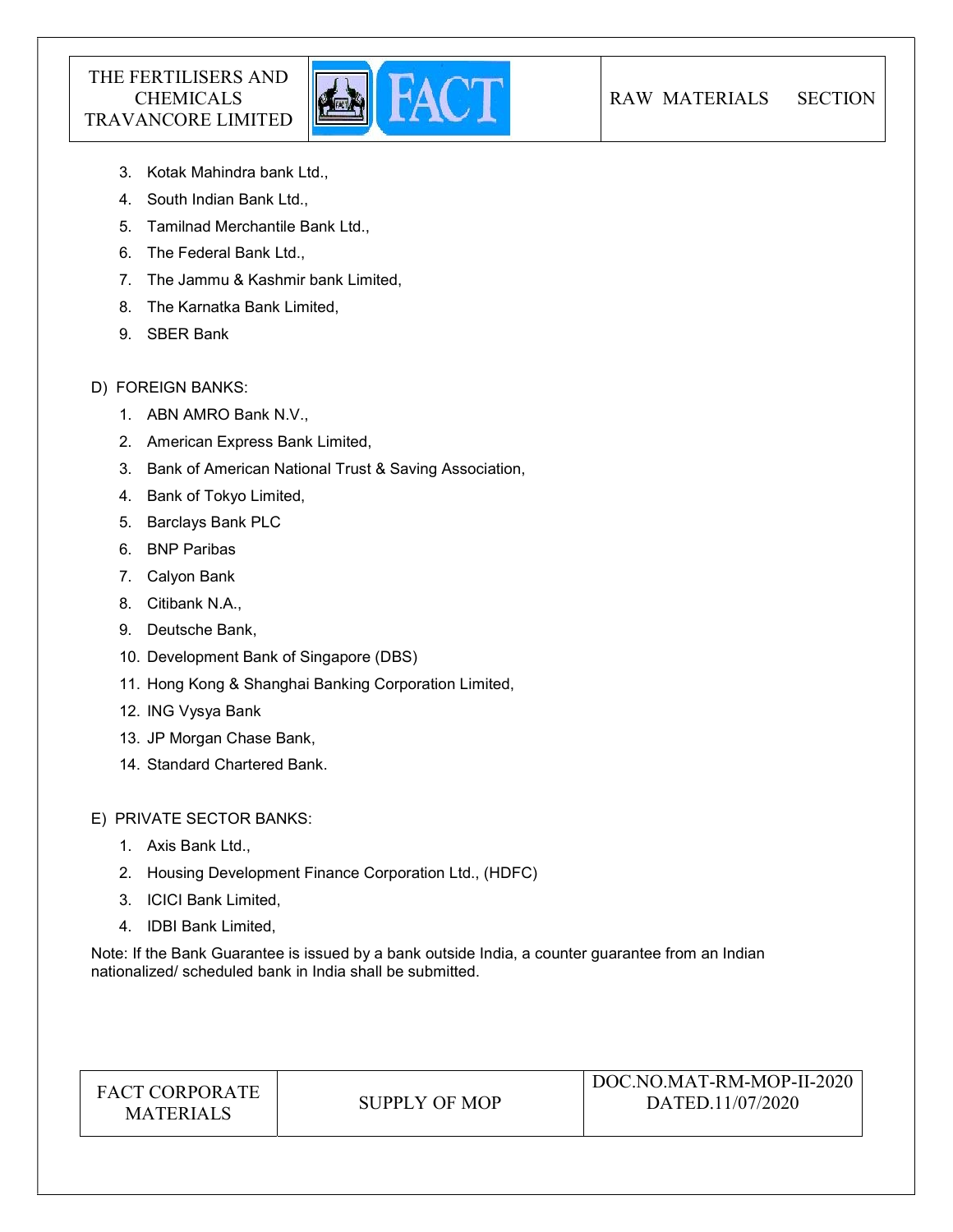

#### Annexure – M

#### PROFORMA OF BANK GUARANTEE IN LIEU OF SECURITY DEPOSIT (PERFORMANCE GUARANTEE BOND)

#### (To be obtained from a Nationalized / Scheduled Bank on Stamp Paper of Rs. 200/-).

The Fertilisers and Chemicals Travancore Limited, Udyogamandal P.O. Cochin - 683 501

WHEREAS FACT - Head Office, a Division of Fertilisers and Chemicals Travancore Limited, Udyogamandal P.O. Kerala (hereinafter called referred to as the Company) has placed a Purchase Order No...................dated...........with M/s...................... .......................... hereinafter called the supplier) for the supply of ........................... and whereas it is one of the conditions of the said purchase order that the Supplier shall either remit a sum of USD.............(US Dollars................................only) or furnish a Bank Guarantee for USD............. (US Dollars ...............................only)as security deposit for the due fulfillment of the said purchase order by the said Supplier.

In consideration of the Company having agreed to accept a Bank Guarantee from us towards such security deposit in lieu of the cash deposit in accordance with the terms and conditions of the above purchase order, we.................. the Bank (hereinafter referred to as the Bank) do hereby undertake to pay the Company merely on demand any sum or sums from time to time demanded by the Company up to a maximum of USD...... (US Dollars............. only) being the amount of the security deposit against any loss or damage caused to or suffered by or would be caused to or suffered by the Company by reason of any breach by the said Supplier of any of the terms and conditions contained in the said purchase order.

We, the said Bank, do hereby undertake to pay the amount so demanded by the Company without any demur merely on a demand from the Company stating that the amount claimed is due by way of loss or damage caused to or suffered or would be caused to or suffered by the Company by reason of breach by the said Supplier of any of the terms and conditions contained in the said contract. Any such demand made on the Bank shall be conclusive as regards the amount due and payable by the Bank under this guarantee.

We undertake to pay to the Company any money so demanded notwithstanding any dispute or disputes raised by the said Supplier in any suit or proceeding pending before any court or Tribunal relating thereto our liability under this being absolute and unequivocal.

The payment so made by us under this Guarantee shall be a valid discharge of our liability for payment thereunder and the said Supplier shall have no claim against us for making such payment.

We ........................... further agree that the guarantee herein contained shall remain in full force and effect during the period that would be taken for the performance of the said contract and that it shall continue to be enforceable till all the dues of the Company under or by virtue of the said contract have been fully paid and its claim satisfied or discharged or till the Company certifies that the terms and conditions of the said contract have been fully and properly carried out by the said Supplier and accordingly discharges this guarantee.

We .............................. further agree with the said Company that they shall have the fullest liberty without our consent and without affecting in any manner our obligations hereunder to vary any of the terms

| <b>FACT CORPORATE</b><br>SUPPLY OF MOP<br><b>MATERIALS</b> | DOC.NO.MAT-RM-MOP-II-2020<br>DATED.11/07/2020 |
|------------------------------------------------------------|-----------------------------------------------|
|------------------------------------------------------------|-----------------------------------------------|